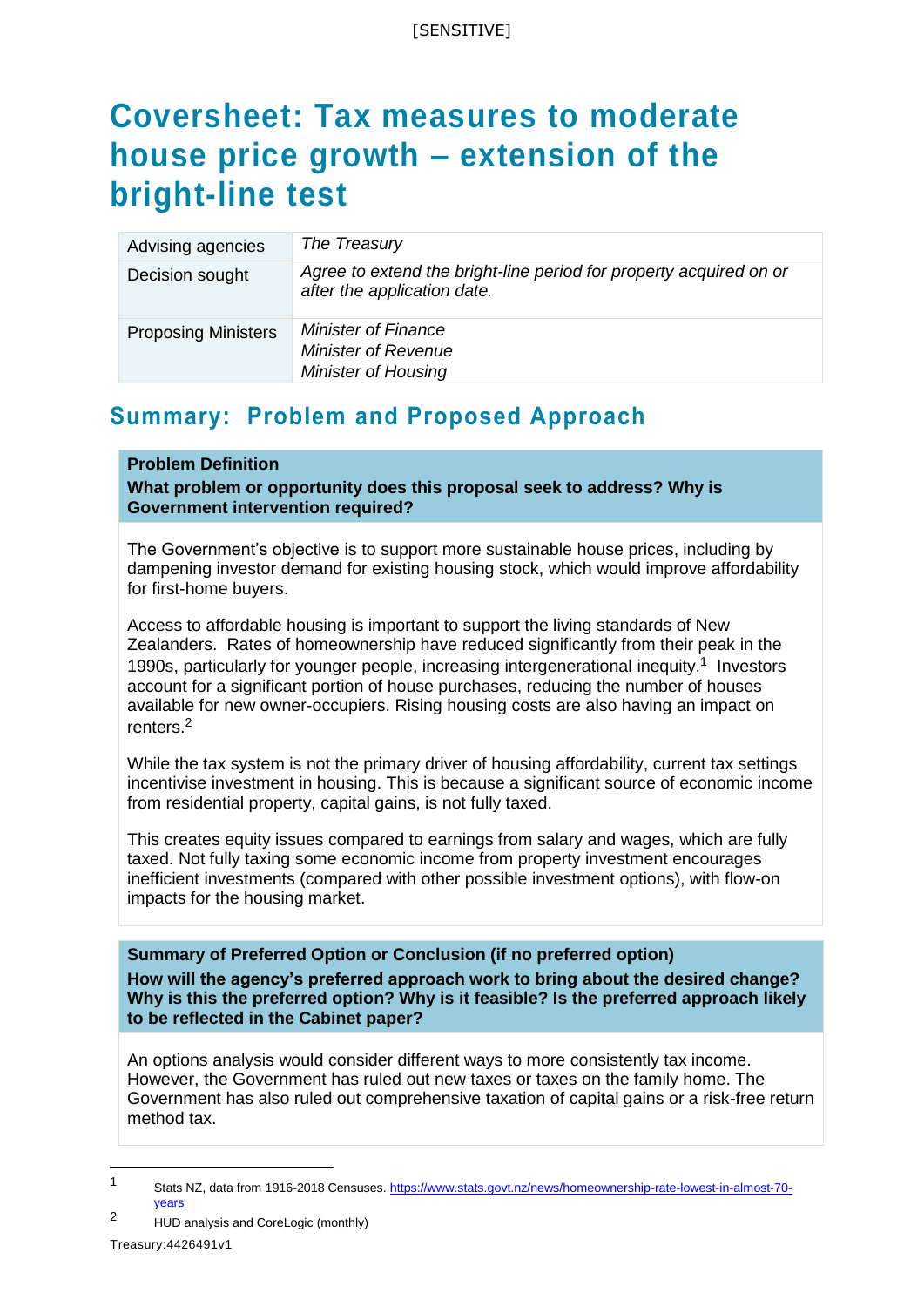This Regulatory Impact Statement has been produced under extremely tight time constraints without consultation or the benefit of robust data, and accordingly there is a risk that the analysis is incomplete or may miss key interactions. It represents the Treasury's best assessment of the options identified by the Government in the time available.

#### *Bright-line test extension*

In light of the Government's objectives and the above constraints, on balance the Treasury's preferred option is an extension of the bright-line period from 5 years to 20 years with no exemption for new builds.

While tax settings are not the primary driver of problems in the housing market, extending the bright-line test should put downward pressure on house prices in the short to medium term, and provide equity and efficiency benefits in taxing more economic income. However, extending the bright-line test may put upward pressure on rents.

While the extension may result in lock-in effects, the additional costs of these are unclear. The Treasury's view is that lock-in will not significantly reduce housing utilisation.

Therefore, the Treasury considers the measure improves the tax system on balance and contributes to the Government's stated demand-side housing objectives: to support more sustainable house prices, including by dampening investor demand for existing housing stock, which would improve affordability for first-home buyers.

The Treasury's preferred option is a 20-year bright-line test, however it also considers a 15-year bright-line test is superior to the status quo, as it would help meet some of the Government's housing market objectives - but not to the same extent as a 20-year brightline test. In the time available, the Treasury has not formed a view on whether a 10-year bright-line test is preferable to the status quo.

The Treasury does not recommend providing an exemption from the extended or existing bright-line test for early investors in newly constructed homes. An exemption comes with additional administrative and compliance costs, and over time reduces the coherence of the tax system. While increasing housing supply is important, the Treasury considers there are likely to be better ways to directly support supply, for example through an explicit subsidy for developers. If the Government does proceed with an exemption, the Treasury prefers that exempt houses remain subject to the 5 year bright-line rule.

#### *Interest deductibility*

Given time constraints and lack of analysis, the Treasury does not recommend progressing the interest deductibility proposal without further analysis. The Treasury recommends further regulatory impact analysis and consultation be undertaken before final decisions are made on this measure.

This Regulatory Impact Statement addresses the extension to the bright-line test only.

## **Section B: Summary Impacts: Benefits and costs**

**Who are the main expected beneficiaries and what is the nature of the expected benefit?**

#### **Bright-line test extension from 5 to 20 years (no new build exemption)**

The main benefit of the proposal is distributional. The primary beneficiaries of extending the bright-line period are new owner-occupiers, to the extent these measures result in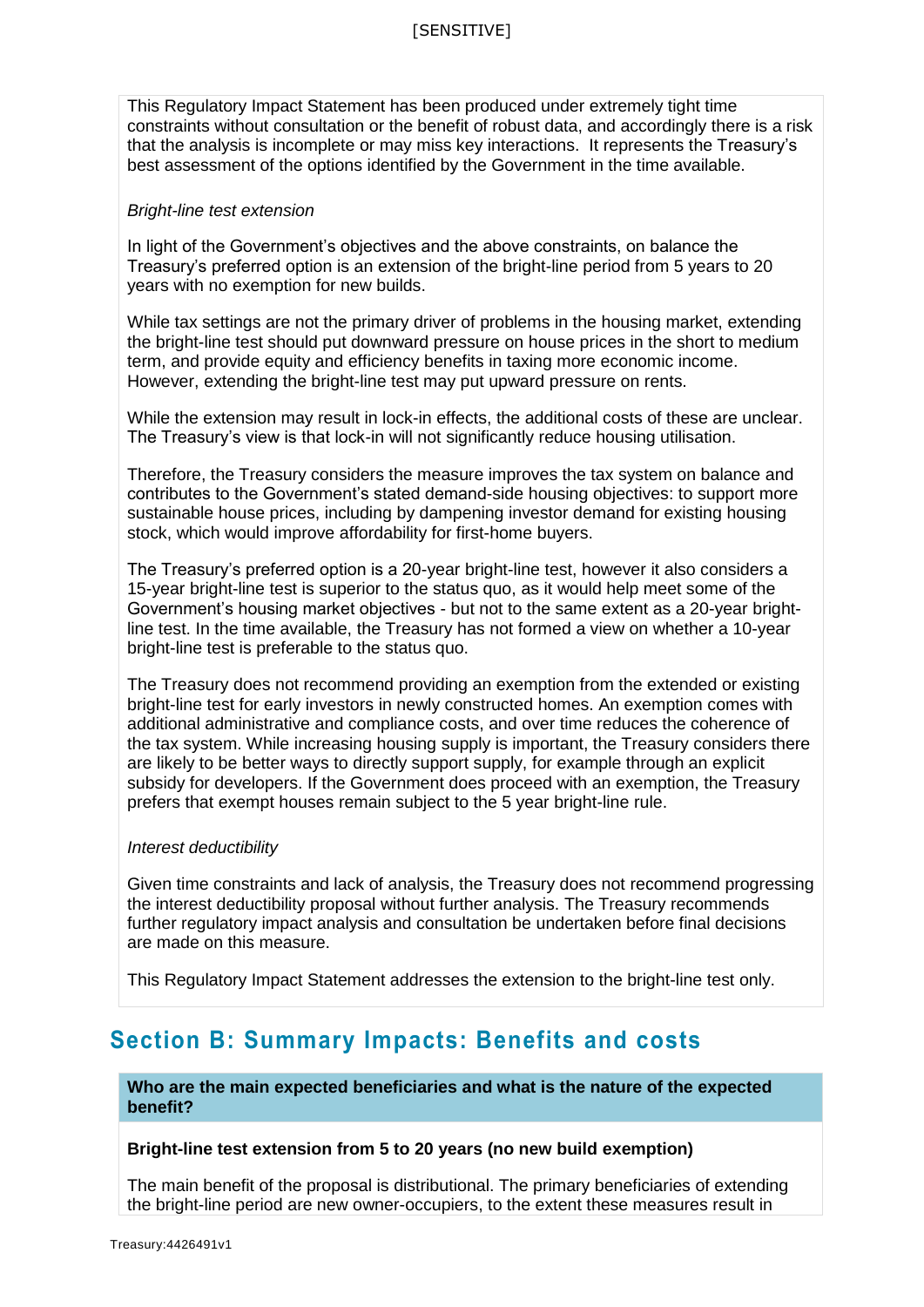lower house prices than otherwise. The distributional benefits will also depend on the use of additional Crown revenue to the extent that additional tax is paid as a result of these measures.

There are also wider system benefits: efficiency increases as more economic income is taxed, and 'lock-in' impacts are potentially mitigated around the five year mark; horizontal equity improves as the tax treatment of capital income is brought into closer alignment with labour income; and vertical equity improves as the progressivity of the tax system increases.

These benefits would arise to a lesser extent with a bright-line extension to 10 or 15 years. A shorter extension is likely to reduce lock-in around the 5-year mark less, but create less lock-in for houses held for longer periods.

#### **Where do the costs fall?**

#### **Bright-line extension from 5 to 20 years (no new build exemption)**

The costs of extending the bright-line period to 20 years fall primarily on residential property investors and potentially renters, although there is considerable uncertainty about the magnitude of the impact on rents. These costs would be less for a shorter extension.

To the extent that house prices are lower than otherwise, the costs would fall on existing residential property investors. Expected after-tax returns are not expected to change for new residential property investors, although investors may face a higher than expected expost tax liability for selling within the period if there are unexpected capital gains.

To the extent that rents are higher than otherwise, the costs would fall on renters who do not purchase a home. This would disproportionately affect low-income households, younger people, Māori, and Pacific peoples. Extending the bright-line could decrease the supply of rentals over the long-term. There are many factors affecting rents beyond rental supply, including renters' income levels. This means the impact an extension will have on rents is difficult to quantify, but there is a risk there could be upward pressure.

There would also be additional compliance and administrative costs to the extent that more taxpayers are captured by the bright-line extension.

Lower house prices than otherwise would also reduce the housing wealth of existing housing owner-occupiers. However, this would not necessarily have direct impacts on their consumption, although it may have impacts for those that wish to reduce their housing consumption (as they would realise less wealth from down-sizing).

## **What are the likely risks and unintended impacts? How significant are they and how will they be minimised or mitigated?**

There is a general risk associated with analysing the impacts of this measure in a condensed timeframe and in isolation from the supply-side proposals being considered by the Government. These interventions are complex, and their interactions are liable to produce unforeseen outcomes.

#### **Bright-line extension:**

#### *Lock-in effects*

Extending the bright-line test would impact the 'lock-in' effect for properties held for a longer period, compared with the status quo. The lock-in effect refers to the incentive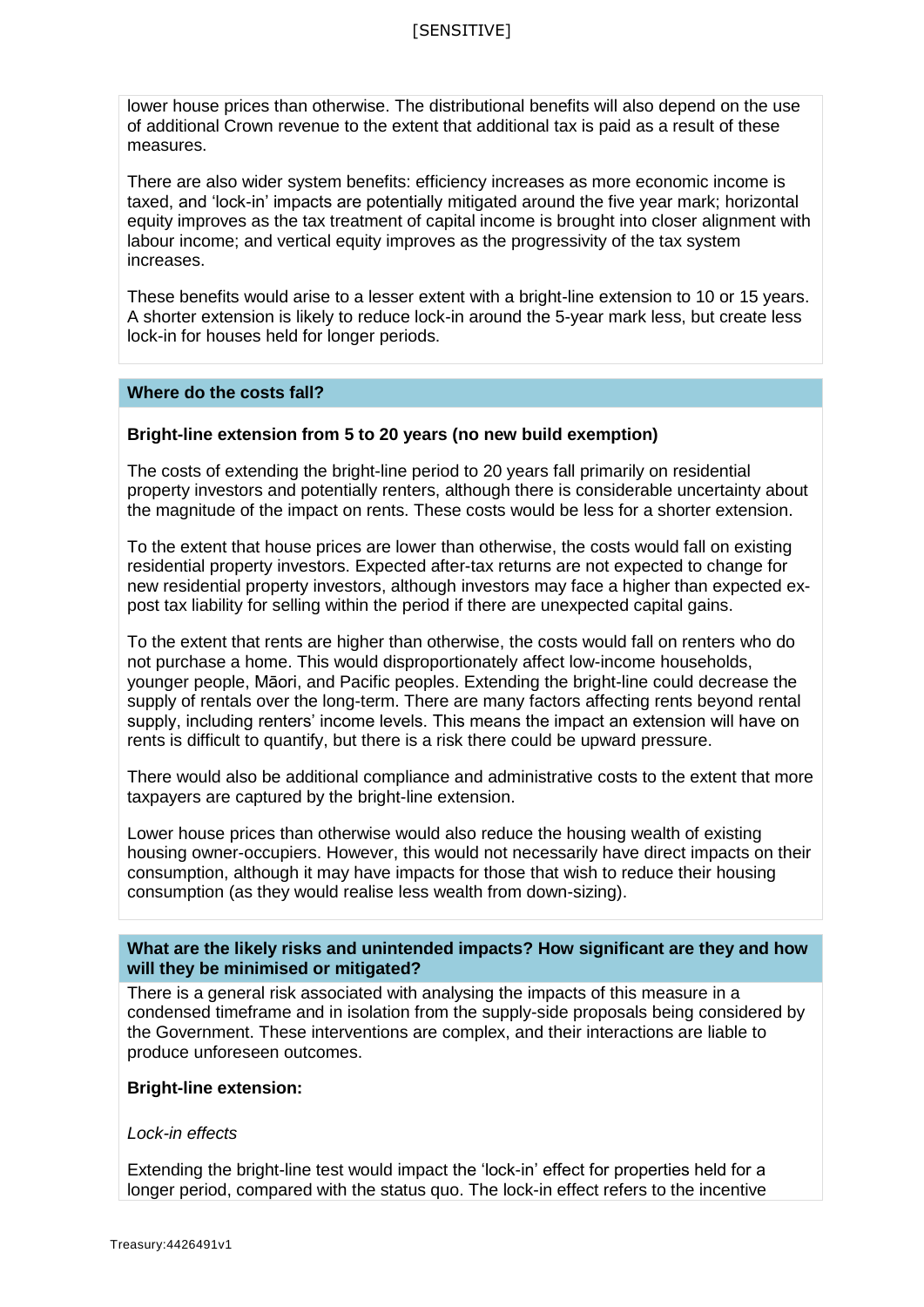investors have to hold onto property until the bright-line period has expired to avoid a tax liability. In theory, the lock-in effect reduces housing liquidity.

The strength of the lock-in effect increases with a longer bright-line period, because the potential capital gain would be relatively larger. However, a longer bright-line period would reduce lock-in in the early years as compared to status quo (or a shorter period), as people may be less willing to hold onto the property for a much longer period. Due to these competing effects, it is not possible to say what period minimises lock-in.

While on balance, we do not expect lock-in to have a significant impact on housing utilisation, there is a risk that extending the bright-line could lead to a more significant lockin impact than anticipated and/or greater economic costs than anticipated.

#### *Long-run supply issues*

Extending the bright-line period may lead to fewer houses being built in the long-run than otherwise would be under the status quo. There is a risk that any decrease in supply will partially or fully offset the extension's short to medium-term decrease in house price growth over the long-term. Higher prices from lower supply diminishes the measure's benefits to new owner-occupiers, and lower rental supply potentially increases rents.

#### *Rental market affordability*

Any reduction in the supply of residential rental properties, due to the reduction in investors buying and renting out property, may put upward pressure on rents. It is possible that a higher level of homeownership among former renters does not completely offset the pressure on rental prices, as owner-occupiers may have smaller households. Alternatively, to the extent that rents are set by income levels, they may not increase.

#### **Bright-line extension (new build exemption):**

Exempting new builds from an extended bright-line test could go some way to mitigating the risks associated with an extension. Most of the risks associated with a bright-line extension relate to the uncertainty around the magnitude of the extension's costs and benefits, and any impacts on supply and rents. An exemption mitigates these risks by weakening the costs and benefits, meaning an extension with an exemption would produce an outcome closer to the status quo than an extension without an exemption.

This comes at the cost of lower expected benefits, and additional compliance and administrative costs.

## **Section C: Evidence certainty and quality assurance**

#### **Agency rating of evidence certainty?**

There is a low rating of evidential certainty. This analysis has been prepared under significant time constraints and faces substantial data limitations. There are complex interactions between potential measures that have not been analysed.

*To be completed by quality assurers:*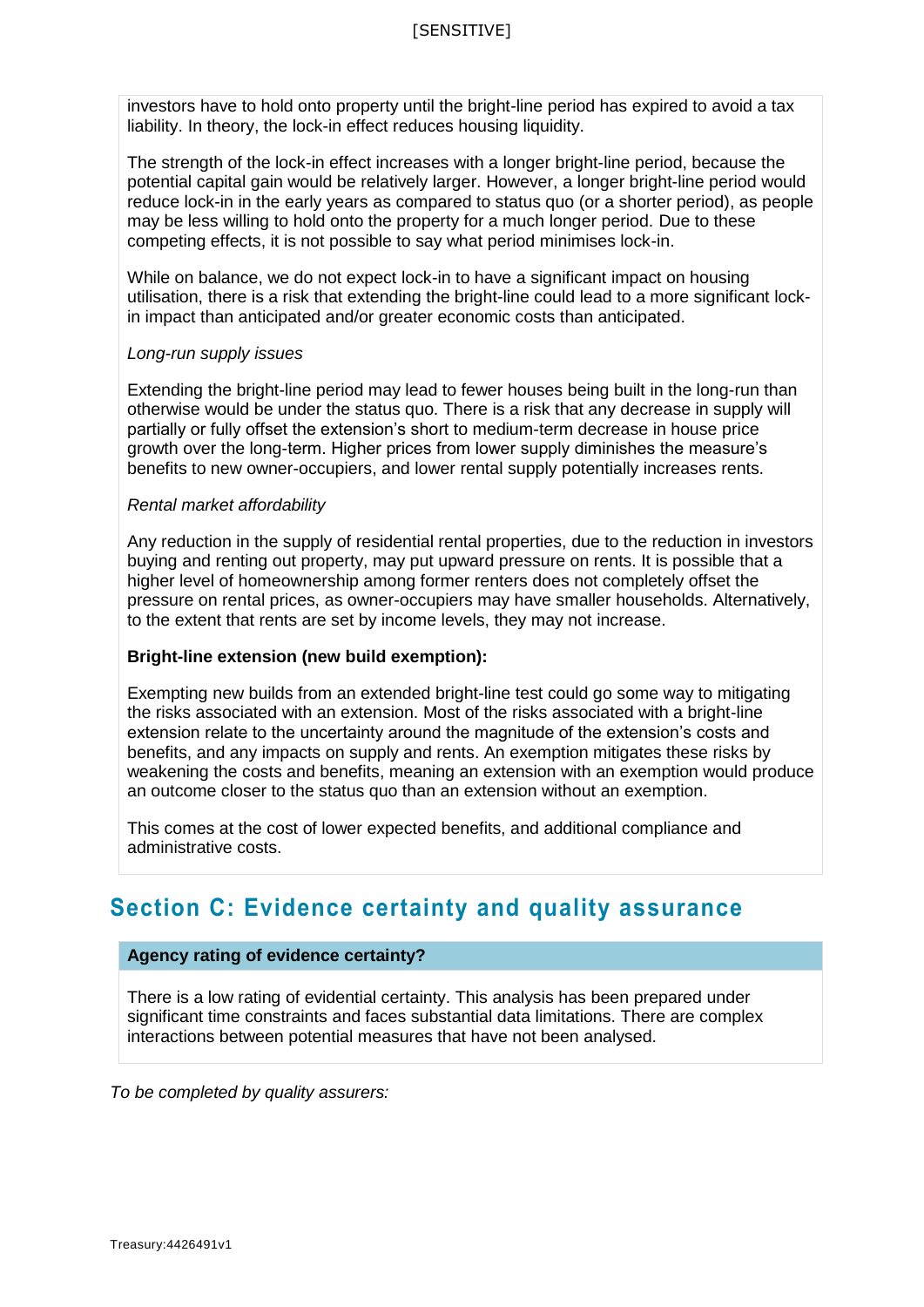Quality Assurance Reviewing Agency:

The Treasury's Regulatory Impact Analysis Team and Inland Revenue have reviewed the Regulatory Impact Statement (RIS) "Tax measures to moderate house price growth – extension of the bright-line test" produced by the Treasury and dated 5 March 2021.

Quality Assurance Assessment:

The review panel considers that it **partially meets** the Quality Assurance criteria.

Reviewer Comments and Recommendations:

While realising that the tax system is not the primary driver of housing affordability, the Treasury has identified a number of options to help partially address the housing problem. The Treasury's preferred option is to extend the bright-line test from 5 years to 20 years with no exemption for new builds. A framework with a comprehensive set of criteria has been developed to assess these options. However, limited consultation has been undertaken due to significant time constraints.

The denial of interest deductions is another policy option that has been identified, but in the time available, the Treasury has not been able to undertake impact analysis. Further, no analysis has been undertaken on how this measure would interact with the extension of the bright-line test. The Treasury has agreed that a Supplementary Analysis Report (SAR) relating to this proposal will be incorporated into an upcoming consultation process. After this consultation, a full RIS will be produced for the final policy decision at the Cabinet.

# **Impact Statement: Tax measures to moderate house price growth – extension of the bright-line test**

## **Section 1: General information**

## **1.1 Purpose**

The Treasury is solely responsible for the analysis and advice set out in this Regulatory Impact Statement, except as otherwise explicitly indicated. This analysis and advice has been produced for the purpose of informing key policy decisions to be taken by Cabinet.

## **1.2 Key Limitations or Constraints on Analysis**

#### **Limited options:**

The analysis is limited by the tax options already ruled out by the Government, including a comprehensive capital gains tax, a tax on a deemed rate of return for residential property, a wealth tax, or any new measure outside of the current tax framework.

The options analysed in this Regulatory Impact Statement are at the direction of Ministers.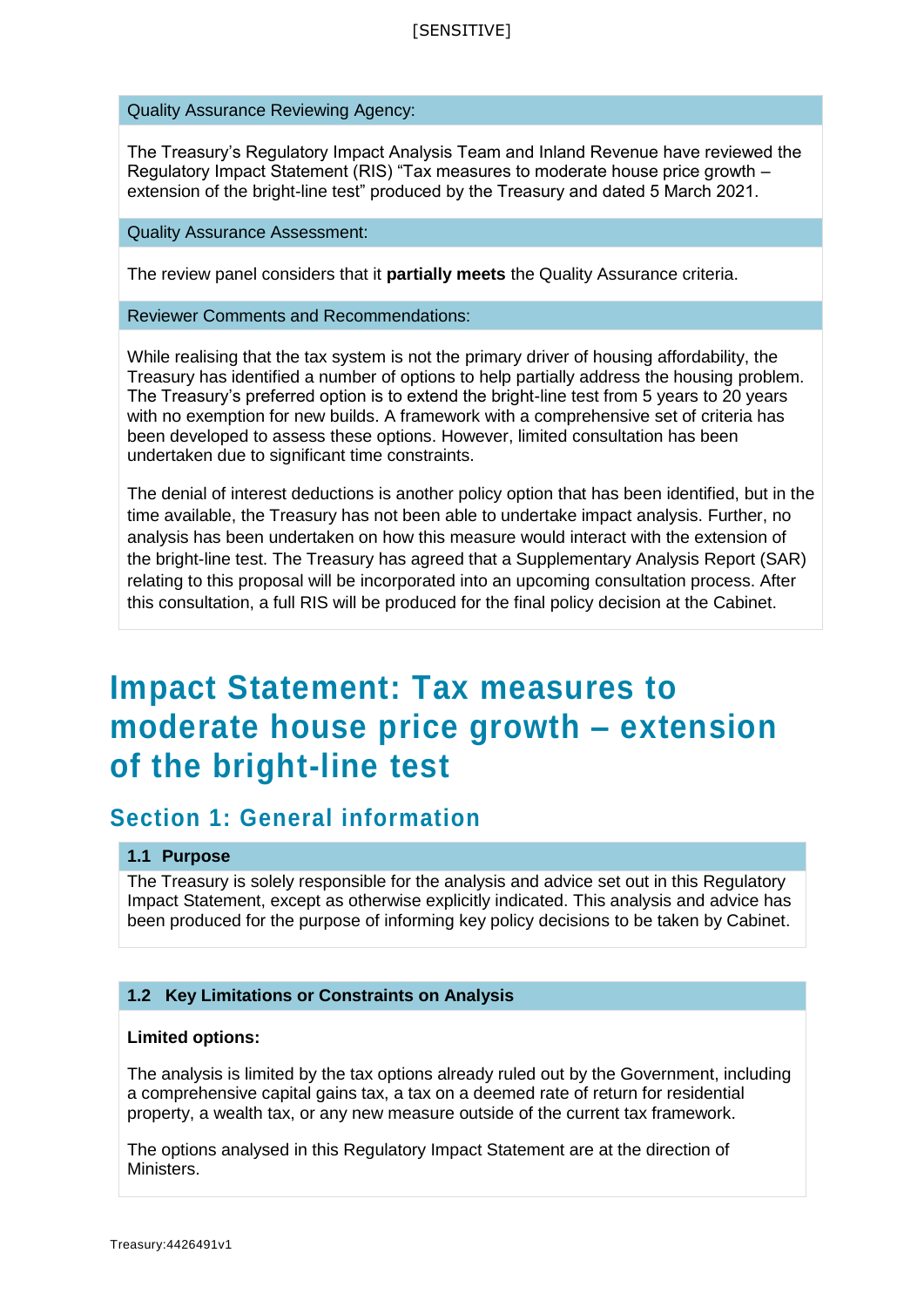## **Supply-side measures:**

The Government intends to progress a complementary set of supply-side measures which are expected to increase housing supply and lower rents. The impacts of these supply-side measures have not been included in the impact analysis in Section 4. As a result, the impacts of the demand-side tax measures have not been considered in the context of any supply-side measures.

#### **Significant time constraints:**

This analysis has been prepared under significant time constraints. Accordingly, elements of the analysis might not be sufficiently robust. Due to time constraints, there has been no opportunity for consultation with external stakeholders.

#### **Lack of empirical data:**

This analysis on what impact this initiative will have on the housing market is constrained by a lack of empirical data. Where evidence is not available, a theoretical assessment of the expected impact has been provided. While some empirical data is available from the current application of the bright-line test, it is difficult to isolate the impact of that policy change from other influences on the housing market over the relevant time period.

#### **Projected revenue:**

Revenue impacts from the bright-line extension have been undertaken through static analysis, given it is not possible to estimate the behavioural impacts of the measure. Examples of unknown behavioural effects are how many people would sell within 5 years or, after 20 years, how much lock-in would occur over the long-term, and the size of the reduction in the rental property market.

#### **1.3 Responsible Manager (signature and date):**

Jess Rowe

Tax Strategy

Economic Systems Directorate

The Treasury

Less Roue

05/03/2021

## **Section 2: Problem definition and objectives**

#### **2.1 What is the current state within which action is proposed?**

#### **Access to affordable housing is important to support the living standards of New Zealanders**

Housing supports many of the wellbeing domains identified in the Living Standards Framework, and plays a role in determining New Zealand's physical, social, and human capital stocks. High-quality housing stock provides shelter, protection from the elements,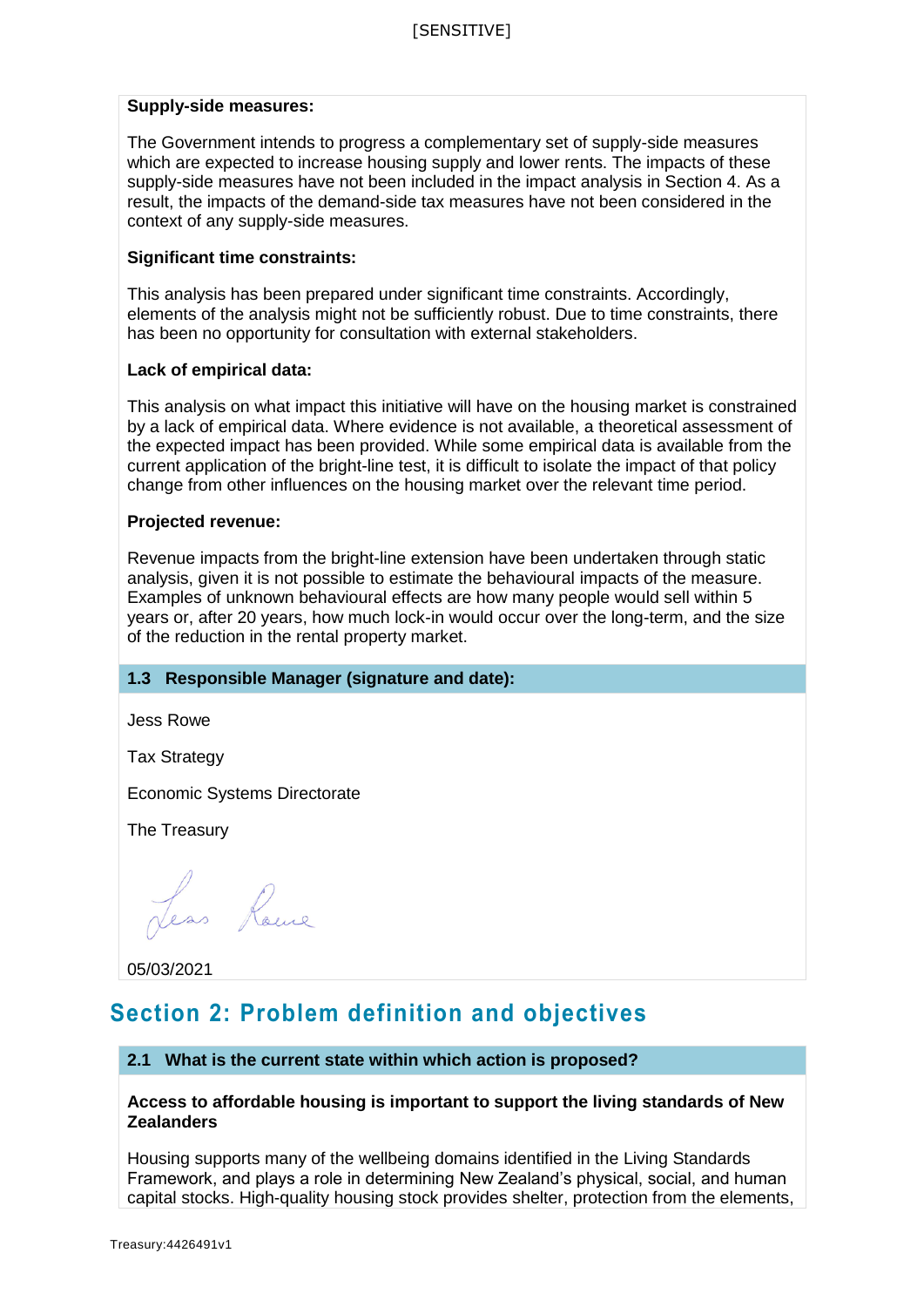personal space, security, and privacy. Suitability, affordability, and quality of housing are likely to be influenced by housing affordability.

Affordable housing is an important factor in determining people's wellbeing, particularly for low-income families where housing costs represent a higher proportion of total income. High housing costs relative to income, poor housing quality and insecure tenure worsens child poverty, health outcomes and homelessness.<sup>3</sup> Renters generally live in poorer-quality housing that is more likely to be cold, damp, have mould, and need major repairs.

Home ownership in and of itself has long-term impacts on living standards and the distribution of wealth accumulation; New Zealand homeowners are typically 14 times wealthier than non-homeowners.<sup>4</sup> Furthermore, unaffordable housing disproportionately affects some population groups including low-income people, younger people, Māori, and Pacific peoples.

## **Housing affordability has been declining**

## *Affordability for owner-occupiers*

Housing costs compared to income are high in New Zealand compared to other OECD countries. <sup>5</sup> Nationally, house prices have been rising at a rate faster than wages over the past five years.<sup>6</sup> This trend has accelerated over the past year. House prices have increased 19.8 percent year-on-year to October 2020, with the median price at that time being \$725,000.<sup>7</sup> Auckland's median house sale price for October was over \$1 million for the first time.

Homeownership rates are significantly lower now than they were at their peak in the 1990s and, as at the 2018 Census, were at their lowest since the 1950s. <sup>8</sup> However, home ownership rates have remained relatively stable over the last 5 years, which may reflect first home buyers taking advantage of KiwiSaver deposits and low mortgage interest rates to enter the market. The decline from the 1990s in the proportion of households living in owner-occupied homes did not occur uniformly across the population and declined at a faster rate for Māori and Pacific peoples. For Māori the proportion of people living in an owner-occupied home declined across most of the 20th and early 21st century. Since 1991 it has fallen from 57.4% to 47.2% by 2018. For Pacific people it has dropped from 50.8% in 1986 to 35.1% in 2018.<sup>9</sup> There are also considerable disparities in homeownership rates by age, with homeownership rates higher for older people.<sup>10</sup>

Housing investors have consistently accounted for over one-third of property purchase transactions over the past decade, with investors making almost 40% of purchases in September 2020. Investor bidding is likely to exacerbate price escalation and hinder the ability of owner-occupiers to purchase houses.

<sup>3</sup> Treasury analysis

<sup>4</sup> Stats NZ, Housing in Aotearoa: 2020, pp 47[. https://www.stats.govt.nz/assets/Uploads/Reports/Housing-in-Aotearoa-](https://www.stats.govt.nz/assets/Uploads/Reports/Housing-in-Aotearoa-2020/Download-data/housing-in-aotearoa-2020.pdf)[2020/Download-data/housing-in-aotearoa-2020.pdf](https://www.stats.govt.nz/assets/Uploads/Reports/Housing-in-Aotearoa-2020/Download-data/housing-in-aotearoa-2020.pdf)

<sup>5</sup> OECD Better Life Index (2020)[. http://www.oecdbetterlifeindex.org/topics/housing/](http://www.oecdbetterlifeindex.org/topics/housing/)<br>6 Stats N7. Housing in Aotearoa: 2020. pp. 48. Figure 35. . . . . . .

Stats NZ, Housing in Aotearoa: 2020, pp 48, Figure 35[. https://www.stats.govt.nz/assets/Uploads/Reports/Housing-in-](https://www.stats.govt.nz/assets/Uploads/Reports/Housing-in-Aotearoa-2020/Download-data/housing-in-aotearoa-2020.pdf)[Aotearoa-2020/Download-data/housing-in-aotearoa-2020.pdf](https://www.stats.govt.nz/assets/Uploads/Reports/Housing-in-Aotearoa-2020/Download-data/housing-in-aotearoa-2020.pdf)

<sup>7</sup> REINZ Monthly Report October, pp 6. (Released 12 November 2020)

<sup>8</sup> Stats NZ, Housing in Aotearoa: 2020.

<sup>9</sup> Stats NZ, Figure 16 of Housing in Aotearoa: 2020.

<sup>10</sup> Stats NZ, data from 1916-2018 Censuses[. https://www.stats.govt.nz/news/homeownership-rate-lowest-in-almost-70-years](https://www.stats.govt.nz/news/homeownership-rate-lowest-in-almost-70-years)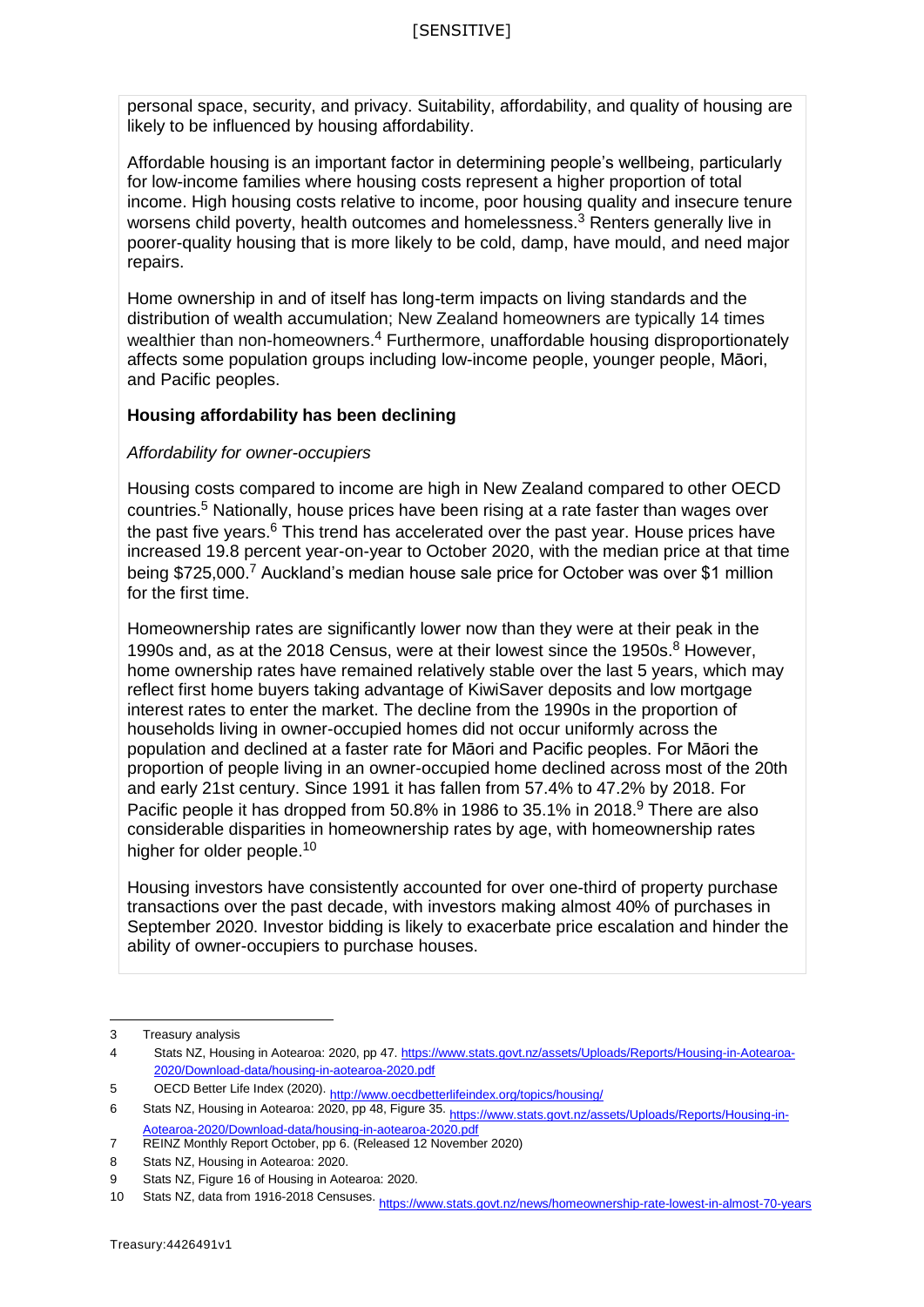#### *Affordability for renters*

Housing unaffordability tends to be more pronounced for renters than owner-occupiers. In 2019, approximately one third of households were renters. This was more pronounced for lower income households with nearly half of all households in the lowest income decile renting. In 2020, 45% of renters spent 30% or more of their income on housing costs compared to 25% for owner-occupiers.<sup>11</sup> This high ratio of rents to incomes has been steady nationally for more than a decade. However, rents have grown much faster than incomes for some groups, including low-income renters, beneficiaries, and renters in major centres (such as Auckland and Wellington) and in some regions (such as Bay of Plenty, Taranaki and Gisborne). Several factors explain increasing rent prices including the cost to supply rentals and incomes.

## **The drivers of unaffordability are multifaceted and complex**

## *Supply issues*

Restrictions on the ability to increase housing supply in the short term mean that demand bids up the price of existing housing stock rather than contributing to greater housing construction in the short term. Such restrictions include regulatory barriers (e.g. zoning and height restrictions), increasing costs of building, and a lack of long-term infrastructure planning. Contributing to the lack of planning is local councils' limited access to financial capital.

As a result of these supply-side restrictions, increases in housing supply has not kept up with increases in demand over the last 40 years. Estimates of the shortage range between 40,000 and 130,000 houses.<sup>12</sup>

## *Demand issues*

Demand side factors are also putting upward pressure on prices. Falling interest rates have resulted in an increase in house prices, creating capital gains for existing property owners but worsening the position of prospective first home buyers. The removal of loan to value ratio (LVR) restrictions by the Reserve Bank of New Zealand in response to COVID-19 allowed highly-leveraged investors to re-enter the market, exacerbating price pressures. High population growth has also increased demand for housing over recent decades.

While tax settings are not the primary driver of housing affordability, current tax settings incentivise investment in housing. In the context of constrained supply, lightly taxing housing relative to other forms of income will lead to higher property prices than would otherwise be expected.

12 <https://www.infometrics.co.nz/nz-short-by-nearly-40000-houses/> and Kiwibank analysis

 $\overline{a}$ 11 Stats NZ, Housing in Aotearoa: 2020.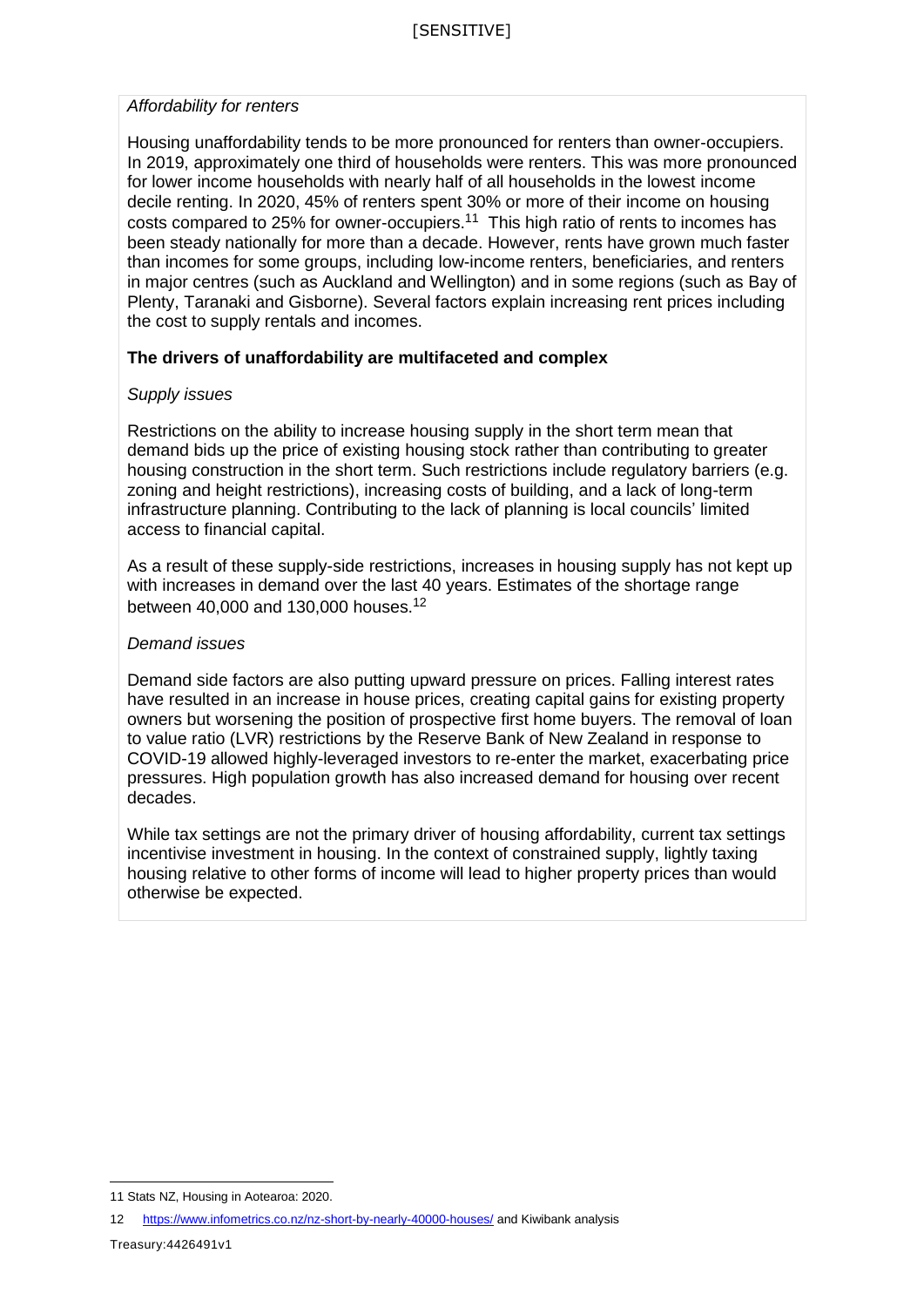## **2.2 What regulatory system(s) are already in place?**

#### *Taxation of residential rental housing*

Income generated from renting residential houses is subject to income tax. That is, the gross rental less expenses (including interest) is taxed at the investor's marginal tax rate. Losses from rental property are ring-fenced, which means they can only be used to offset income from residential property, not the taxpayer's other income such as their salary and wages.

#### *Taxation of capital gains from residential housing*

There are a number of tax rules that determine whether the capital gains from the sale of property are taxable. For example, gains from the sale of residential property will be taxable if the purchaser acquired the property with the intention of disposing of it, or if they are engaged in regular property trading and/or development pattern.

A 5-year bright-line test for the taxation of residential investment property is already in place. The policy intent was that the bright-line period would act as a proxy for determining intent – that is, if someone purchases a property and disposes of it within a short period, it was likely that their intent when purchasing the property was to dispose of it.

For properties purchased on or after 1 October 2015 through to 28 March 2018 (inclusive), the bright-line rule applies to residential properties bought and sold within two years. Since 29 March 2018, any residential property bought and sold within five years is taxable.

The rule applies subject to some exemptions. The bright-line test does not apply to sales of the main residence (owner-occupiers). The only other exemptions are for inherited property and rollover relief for certain transfers of relationship property.

There are concerns about compliance with the existing bright-line test. Inland Revenue uses an analysis of Land Information New Zealand (LINZ) tax statement data compared to tax return information to approximate levels of compliance with the bright-line test.

Compliance levels are constantly changing as annual interventions are carried out including marketing, education, returns policing, direct mail-outs, community compliance visits and audits. From March 2021, all customers who have sold a residential property within the bright-line period will receive a letter advising them of their potential obligation and providing resources for them to assess their situation.

#### **2.3 What is the policy problem or opportunity?**

The cost of buying a house is placing significant financial stress on households and having perverse effects on equity (including intergenerational equity). House prices compared to income in New Zealand are high by international standards and have increased further over recent years. Rates of homeownership have declined significantly since the 1990s. As noted above, this impacts people's living standards.

The Government is also looking at a package of supply-side measures to address housing affordability in the long term. However, these measures will take some time to have an impact. To the extent that housing affordability concerns are due to excess demand and some of this demand is from investors, then reducing demand from investors may result in less upward pressure on house prices.

While the tax system is not the primary driver of housing affordability, features of the tax system exacerbate the issue. In particular, investment in housing is tax-preferred as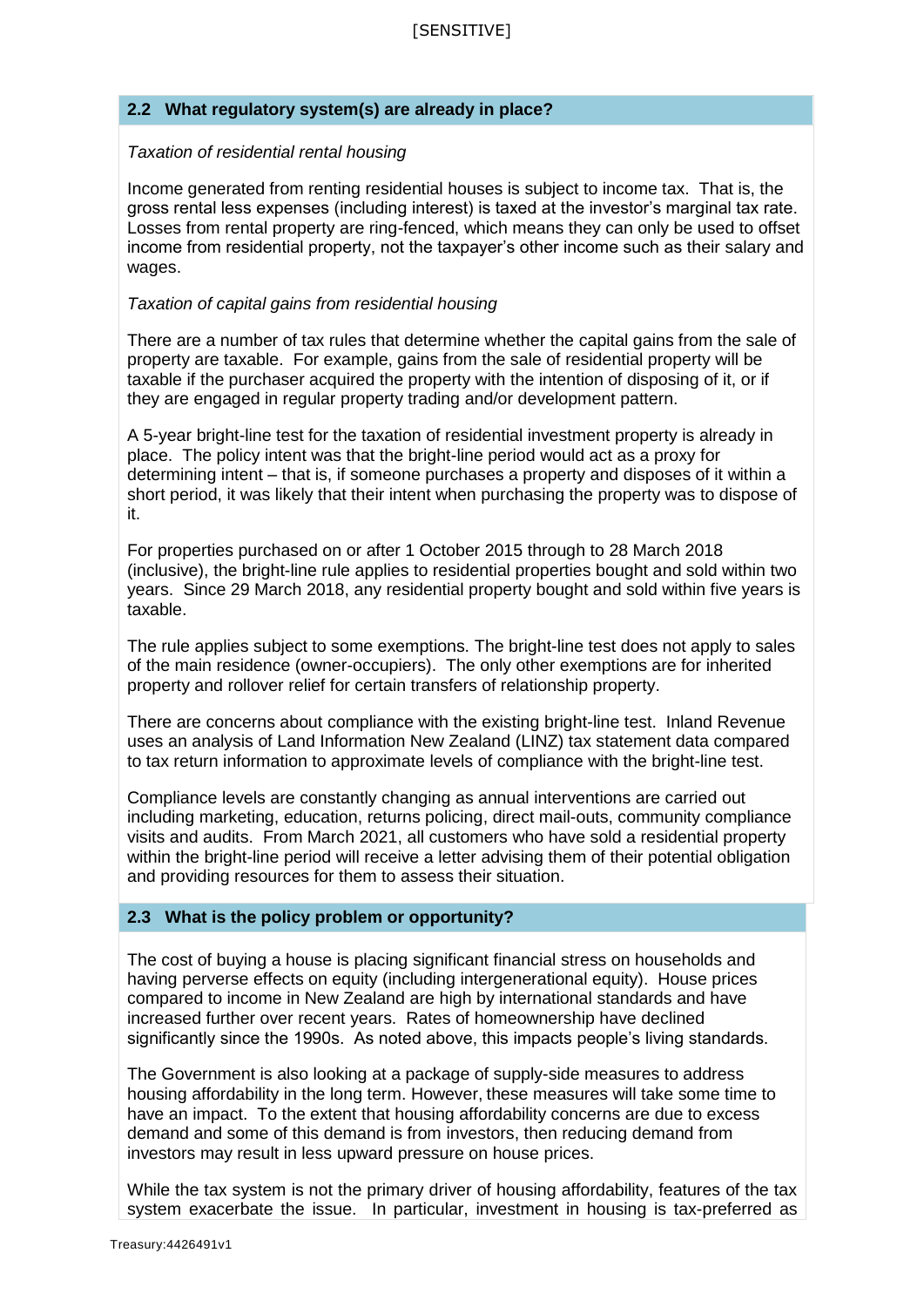compared to investments that do not earn large capital gains. This creates an incentive to invest in housing over other asset classes and puts further upward pressure on property prices.

## **2.4 What do stakeholders think about the problem?**

The key stakeholders are: residential property investors / landlords, renters, first home buyers, owner-occupiers, other stakeholders with interests in macro-financial stability (including banks), non-government organisations and regulatory agencies. There are varying views from stakeholders as to the relative importance of supply side and demand side factors.

Due to time constraints, there has been no opportunity for consultation with external stakeholders on the proposal to extend the bright-line period or exempt new builds.

Inland Revenue and the Ministry of Housing and Urban Development have been involved in the development of this policy and were consulted in the preparation of this Regulatory Impact Statement. Their views are summarised below.

#### **Inland Revenue view:**

Inland Revenue recommended against both extending the bright-line and denying interest deductibility.

With the bright-line extension, a key concern is that many investors might pay substantial amounts of tax if they sold properties within 20 years but receive the gains tax free if they held the properties for longer period. Inland Revenue considered that this would have a substantial "lock-in effect" encouraging people to hold on to properties even if this would not otherwise be sensible. This is likely to impede property from being used in the highest value ways. Also, the 20-year extension is likely to add to compliance costs. Higher compliance costs and economic inefficiencies through lock-in effects might be viewed as a natural consequence of raising tax. But they are likely to be particularly inefficient if, often, no tax ends up being raised because properties are held for more than 20 years.

If this measure were to be introduced, Inland Revenue considers that there is a good reason to exempt new builds to minimise adverse impacts of the measures in reducing the supply of new housing.

However, Inland Revenue recommends that in the context of the bright-line test, the exemption should only be from the extension and not from the application of a bright-line test altogether. Such properties are currently subject to the 5-year bright-line test under the status quo and building consents are at an all-time high. A full exemption would create an incentive for speculation in the market for new builds, placing further upward pressure on prices. There are further administrative concerns as it would increase reliance on other aspects of the land sale rules in the Income Tax Act, including the intention test, which is subjective in nature and difficult to administer for a large group of taxpayers.

## **Ministry of Housing and Urban Development view:**

The Ministry of Housing and Urban Development supports either a full exemption or a partial exemption (ie, existing 5 year bright-line continues to apply) from the extended bright-line test for new builds to mitigate the impact on the new supply of housing. Maintaining and increasing new supply is critical to addressing housing affordability in the medium term. The Ministry is concerned about the potential impact that extending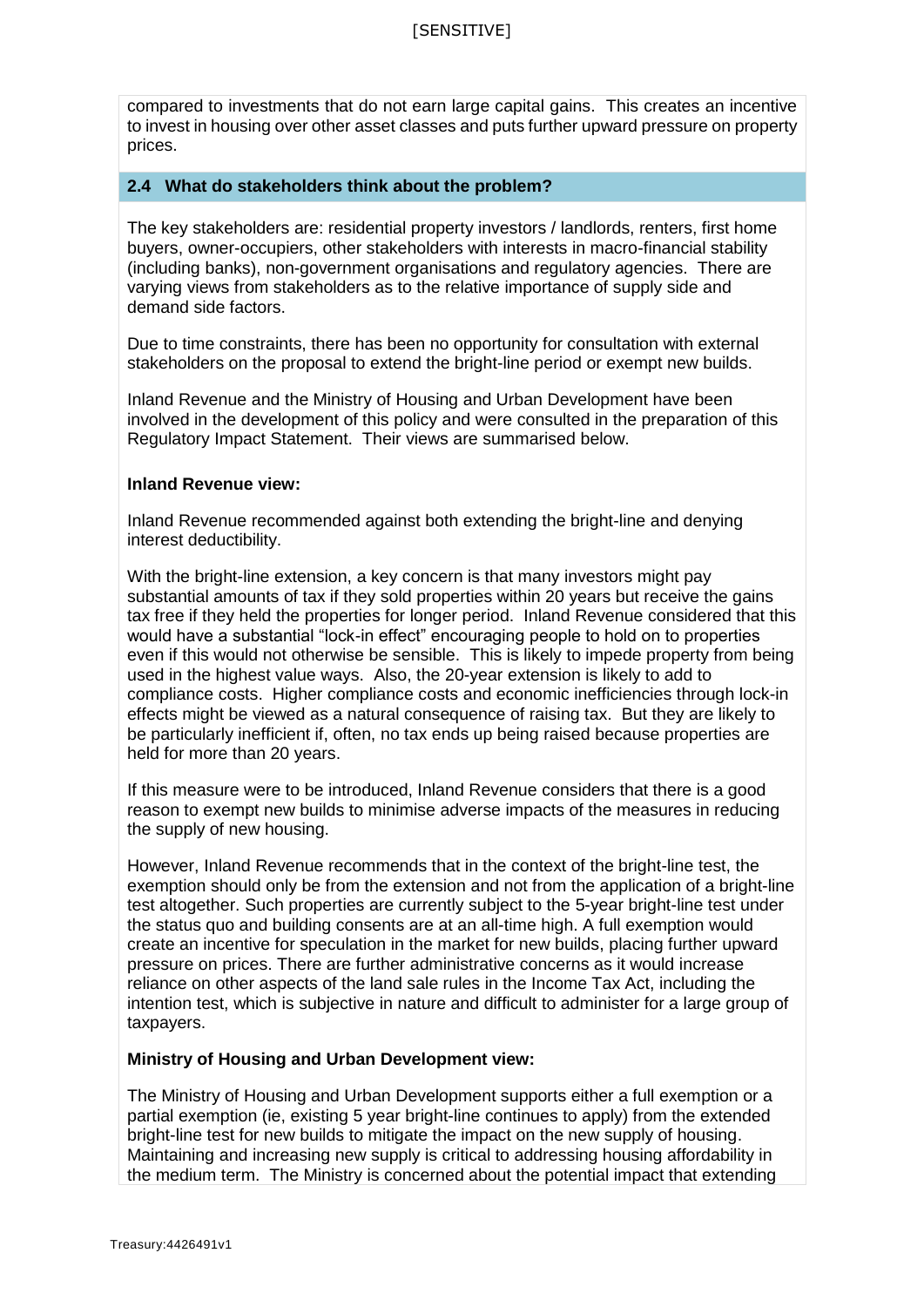the bright line test could have on demand for new builds, construction sector jobs, and decreased investor willingness to invest in Build to Rent.

In the absence of clear information about the effectiveness of an exemption, the Ministry of Housing and Urban Development would err on the side of supporting new supply and the continued growth in construction jobs which has partially offset job losses in other sectors and supported the economic recovery.

## **2.5 What are the objectives sought in relation to the identified problem?**

As noted on 15 February 2021 (CAB-21-MIN-0018 refers), Cabinet's policy objectives for the housing market are to:

- Ensure every New Zealander has a safe, warm, dry, and affordable home to call their own – whether they are renters or owners.
- Support more sustainable house prices, including by dampening investor demand for existing housing stock, which would improve affordability for first-home buyers.
- Create a housing and urban land market that credibly responds to population growth and changing housing preferences, that is competitive and affordable for renters and homeowners, and is well-planned and well-regulated.

The intervention identified in this Regulatory Impact Statement seeks to address the Government's demand-side housing objectives as set out in the second bullet point above: to support more sustainable house prices, including by dampening investor demand for existing housing stock, which would improve affordability for first-home buyers.

One interaction between these objectives is that more supply will support affordable housing for all New Zealanders, including first-home buyers, in the long-term. This interaction is considered in this Statement.

## **Section 3: Option identification**

## **3.1 What options are available to address the problem?**

The status quo is to retain current tax settings for residential housing, including applying the bright-line test to properties sold within 5 years.

The Government has identified three policy options, each with three sub-options, to be considered:

- **Option 1: Extending the bright-line period to 20 years for property acquired on or after the application date:** This option would extend the period in which properties sold could be subject to the bright-line test from 5 years to 20 years. The test would still not apply to a person's main home. There are also further options relating to new builds<sup>13</sup>:
	- o **Option 1A:** no exemption for new-builds:
	- o **Option 1B:** applying a 5-year bright-line test to new-builds:
	- o **Option 1C:** completely exempting new-builds from the bright-line test:

 $\overline{a}$ 

<sup>13</sup> A new-build exemption would apply to early investors in newly-built housing (any purchaser up to 12 months after the council code compliance certificate is issued under the Building Act 2004) from the extension.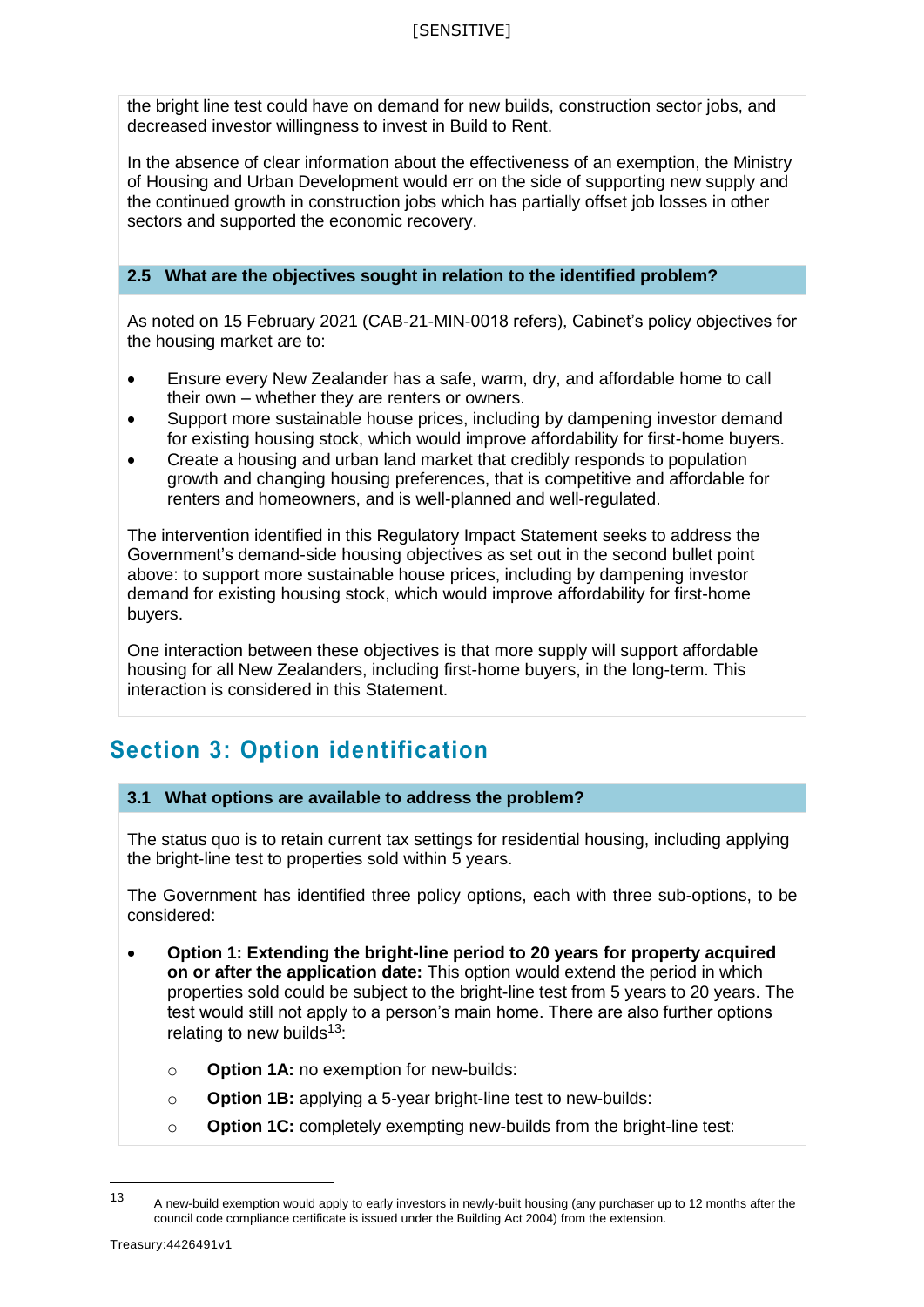- **Option 2: Extending the bright-line period to 15 years for property acquired on or after the application date:** This option would extend the period in which properties sold could be subject to the bright-line test from 5 years to 15 years. The test would still not apply to a person's main home. There are also further options relating to new builds:
	- o **Option 2A:** no exemption for new-builds:
	- o **Option 2B:** applying a 5-year bright-line test to new-builds:
	- o **Option 2C:** completely exempting new-builds from the bright-line test:
- **Option 3: Extending the bright-line period to 10 years for property acquired on or after the application date:** This option would extend the period in which properties sold could be subject to the **bright**-line test from 5 years to 10 years. The test would still not apply to a person's main home. There are also further options relating to new builds:
	- o **Option 3A:** no exemption for new-builds:
	- o **Option 3B:** applying a 5-year bright-line test to new-builds:
	- o **Option 3C:** completely exempting new-builds from the bright-line test:

There are further decisions to be made about application dates. These do not make a material difference to the analysis as the difference in dates is only a matter of days. There are further technical options to amend the bright-line test (such as the scope of exclusions) that are not assessed in this Regulatory Impact Statement.

## **3.2 What criteria, in addition to monetary costs and benefits have been used to assess the likely impacts of the options under consideration?**

The likely impacts of the proposals have been assessed against a set of criteria to evaluate the impact of the proposals on the Government's demand-side objectives (above at 2.5), the effect on rental affordability, and traditional tax policy criteria of efficiency, integrity, equity, revenue, compliance and administration costs, and coherence, as below:<sup>14</sup>

- **Efficiency and growth:** Taxes should be, to the extent possible, efficient and minimise as far as possible impediments to economic growth. That is, the tax system should avoid unnecessarily distorting the use of resources (e.g. causing biases toward one form of investment versus another) and imposing heavy costs on individuals and firms.
- **Equity and fairness:** The tax system should promote fairness. The burden of taxes differs across individuals and businesses depending on which bases and rates are adopted. Assessment of both vertical equity (the relative position of those on different income levels or in different circumstances) and horizontal equity (the consistent treatment of those at similar income levels, or similar circumstances) is important.
- **Revenue integrity:** The tax system should be sustainable over time, and minimise opportunities for tax avoidance and arbitrage.
- **Fiscal impact:** Tax reforms need to be affordable given fiscal constraints, and the tax system must raise sufficient revenue to support the Government's fiscal strategy.

<sup>14</sup> Victoria University Tax Working Group, 2010, p. 15.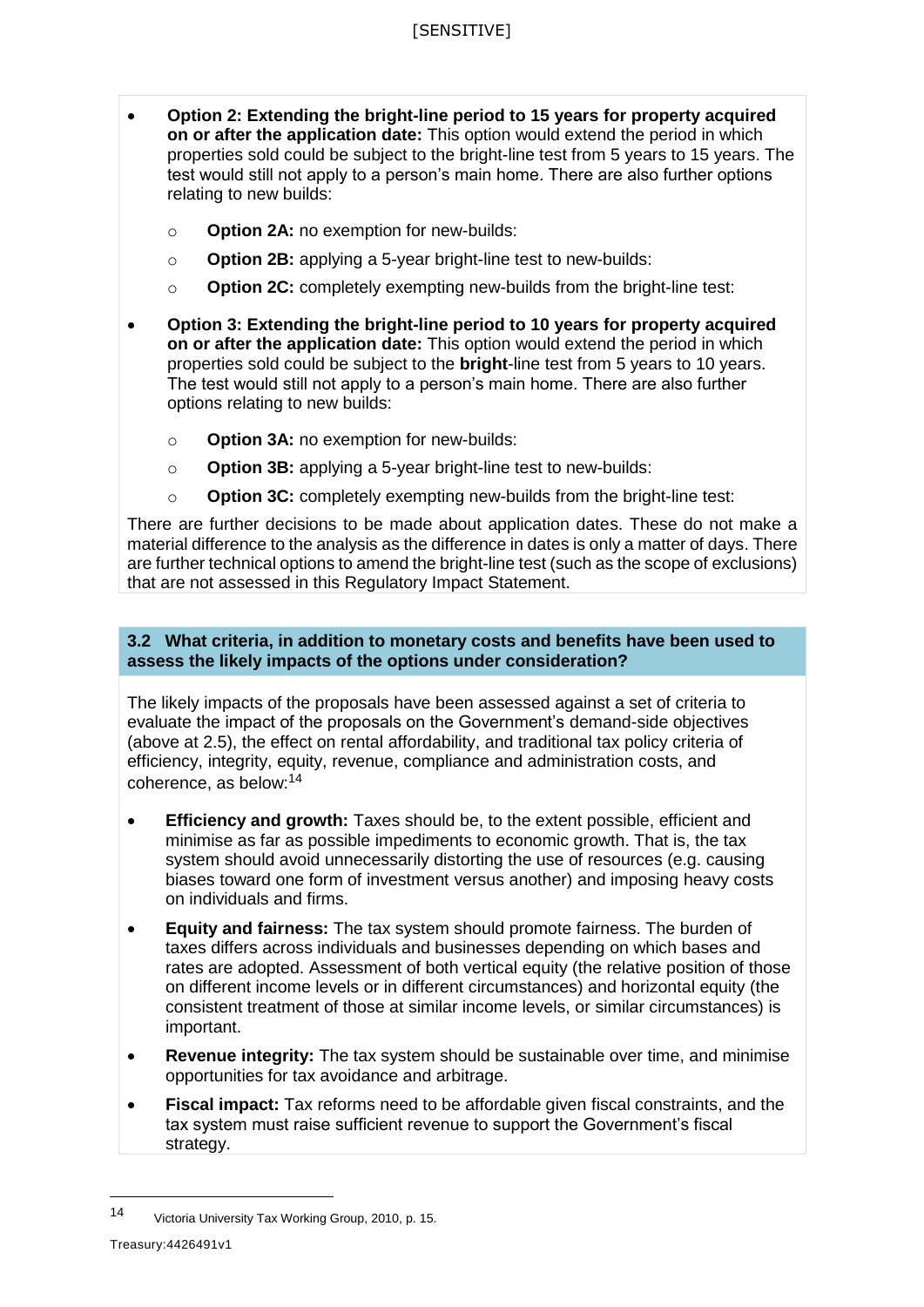- **Compliance and administration cost:** The tax system should be as simple and low cost as possible for taxpayers to comply with and for the Inland Revenue Department to administer.
- **Coherence:** Individual reform options should make sense in the context of the entire tax system. While a particular measure may seem sensible when viewed in isolation, implementing the proposal may not be desirable given the tax system as a whole.

The trade-offs between the different criteria are discussed in detail below.

## **3.3 What other options have been ruled out of scope, or not considered, and why?**

The analysis is limited by the tax options already ruled out by the Government, including a comprehensive capital gains tax, a tax on a deemed rate of return for residential property, a wealth tax, or any new measure outside of the current tax framework.

The Government has set out that it intends to bring forward a broader range of supplyside measures.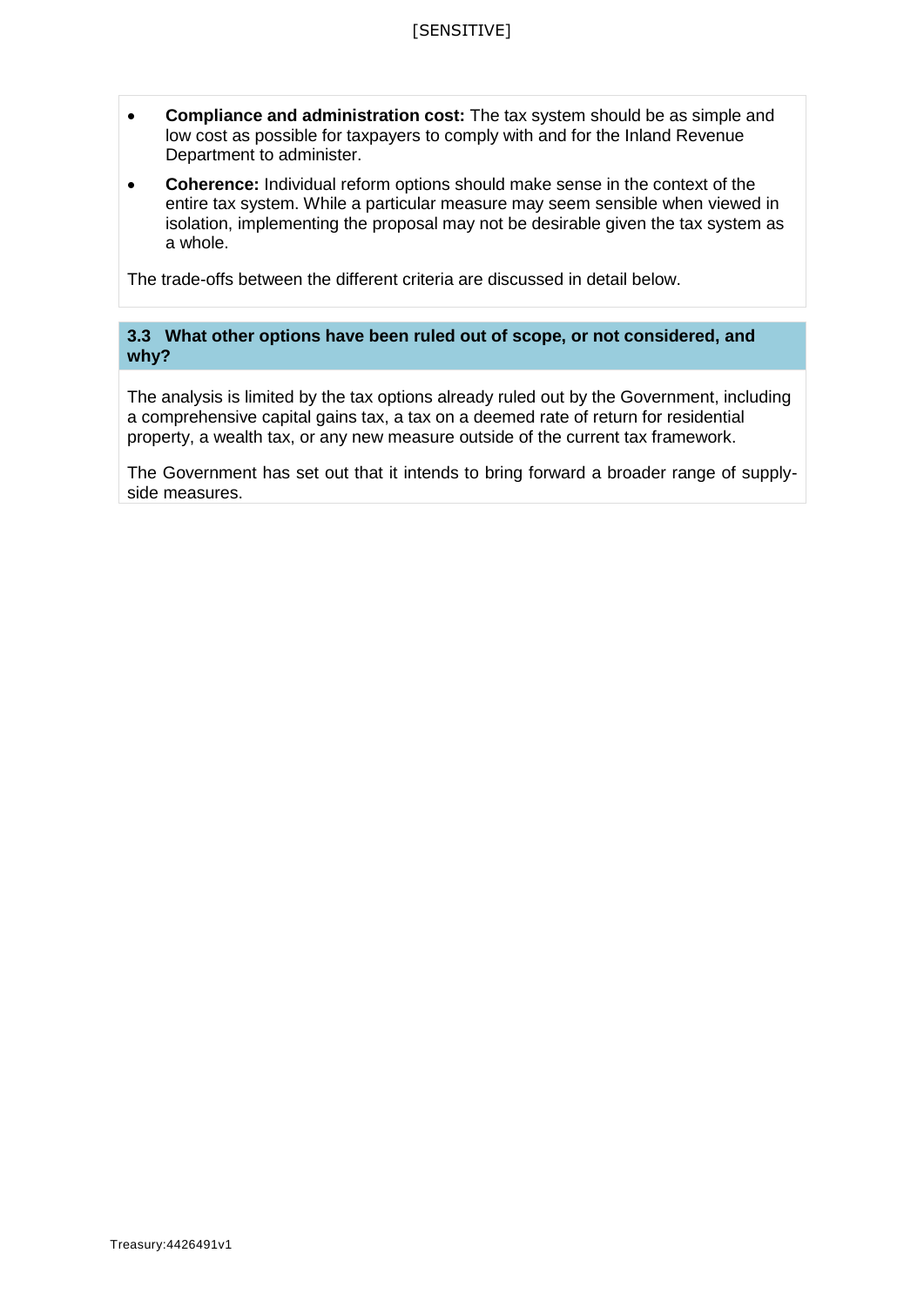## **Section 4: Impact Analysis**

**Marginal impact: How does each of the options identified in section 3.1 compare with taking no action under each of the criteria set out in section 3.2?**

|                                                                          | No action    | <b>Option 1A</b><br>20 year BL and no<br>new build<br>exemption | <b>Option 1B</b><br>20 year BL and<br>5yr BL for new<br>builds | <b>Option 1C</b><br>20 year BL and<br>full new build<br>exemption | <b>Option 2A</b><br>15 year BL<br>and no new<br>build<br>exemption | <b>Option 2B</b><br>15 year BL<br>and 5yr BL<br>for new<br>builds | <b>Option 2C</b><br>15 year BL<br>and full new<br>build<br>exemption | <b>Option 3A</b><br>10 year BL<br>and no new<br>build<br>exemption | <b>Option 3B</b><br>10 year BL and<br>5yr BL for new<br><b>builds</b> | Option 3C<br>10 year BL<br>and full new<br>build<br>exemption |
|--------------------------------------------------------------------------|--------------|-----------------------------------------------------------------|----------------------------------------------------------------|-------------------------------------------------------------------|--------------------------------------------------------------------|-------------------------------------------------------------------|----------------------------------------------------------------------|--------------------------------------------------------------------|-----------------------------------------------------------------------|---------------------------------------------------------------|
| <b>Support greater housing</b><br>affordability for first home<br>buyers | $\mathbf 0$  | $0/$ +                                                          | 0/4                                                            | 0                                                                 | $0/$ +                                                             | 0/4                                                               | $\mathbf 0$                                                          | $0/+$                                                              | $0/$ +                                                                | $\mathbf{0}$                                                  |
| Dampening investor demand<br>for existing housing stock                  | $\mathbf{0}$ | ÷                                                               | ÷                                                              | ÷.                                                                | ÷                                                                  | ÷                                                                 | ÷.                                                                   | $0/$ +                                                             |                                                                       |                                                               |
| Improve affordability in the<br>rental market                            | $\mathbf{0}$ |                                                                 | $-10$                                                          | $\mathbf 0$                                                       |                                                                    | $-10$                                                             | $\mathbf 0$                                                          |                                                                    | $-10$                                                                 | $\mathbf{0}$                                                  |
| <b>Efficiency and growth</b>                                             | $\mathbf 0$  | ÷.                                                              | $0/$ +                                                         |                                                                   | $\bf{0}$                                                           | $\mathbf 0$                                                       | ٠                                                                    |                                                                    |                                                                       |                                                               |
| <b>Equity and fairness</b><br>(horizontal and vertical)                  | $\mathbf 0$  | ÷                                                               | $0/$ +                                                         |                                                                   | ÷                                                                  | $0/$ +                                                            |                                                                      | ٠                                                                  | $0/$ +                                                                |                                                               |
| Integrity                                                                | $\mathbf{0}$ | ÷.                                                              | $0/$ +                                                         |                                                                   | ÷                                                                  | $0/$ +                                                            | ۰                                                                    | ÷                                                                  | $0/$ +                                                                |                                                               |
| Revenue impact                                                           | $\bf{0}$     | ÷                                                               | 0/4                                                            | $\star$                                                           | ÷                                                                  | 0/4                                                               | $\star$                                                              | ÷                                                                  | $0/$ +                                                                | $\star$                                                       |
| <b>Compliance and</b><br>administration costs                            | $\mathbf{0}$ |                                                                 | - -                                                            | $\mathbf 0$                                                       |                                                                    | - -                                                               | $\mathbf 0$                                                          |                                                                    | $\sim$ $\sim$                                                         | $\bf{0}$                                                      |
| <b>Coherence</b>                                                         | $\mathbf{0}$ | ٠                                                               | $0/$ +                                                         |                                                                   | ÷                                                                  | $0/$ +                                                            | ٠                                                                    | ٠                                                                  | $0/$ +                                                                |                                                               |
| <b>Overall conclusion</b>                                                | $\bf{0}$     | ٠                                                               | $\mathbf 0$                                                    |                                                                   | $0/$ +                                                             | $\mathbf 0$                                                       |                                                                      | $\bf{0}$                                                           | $\mathbf 0$                                                           |                                                               |

#### **Key:**

**++** much better than doing nothing/the status quo **-** worse than doing nothing/the status quo

- 
- 
- 
- **+** better than doing nothing/the status quo **- -** much worse than doing nothing/the status quo
- **0** about the same as doing nothing/the status quo **by a constant of the status** overall impacts depend on further analysis and more detailed design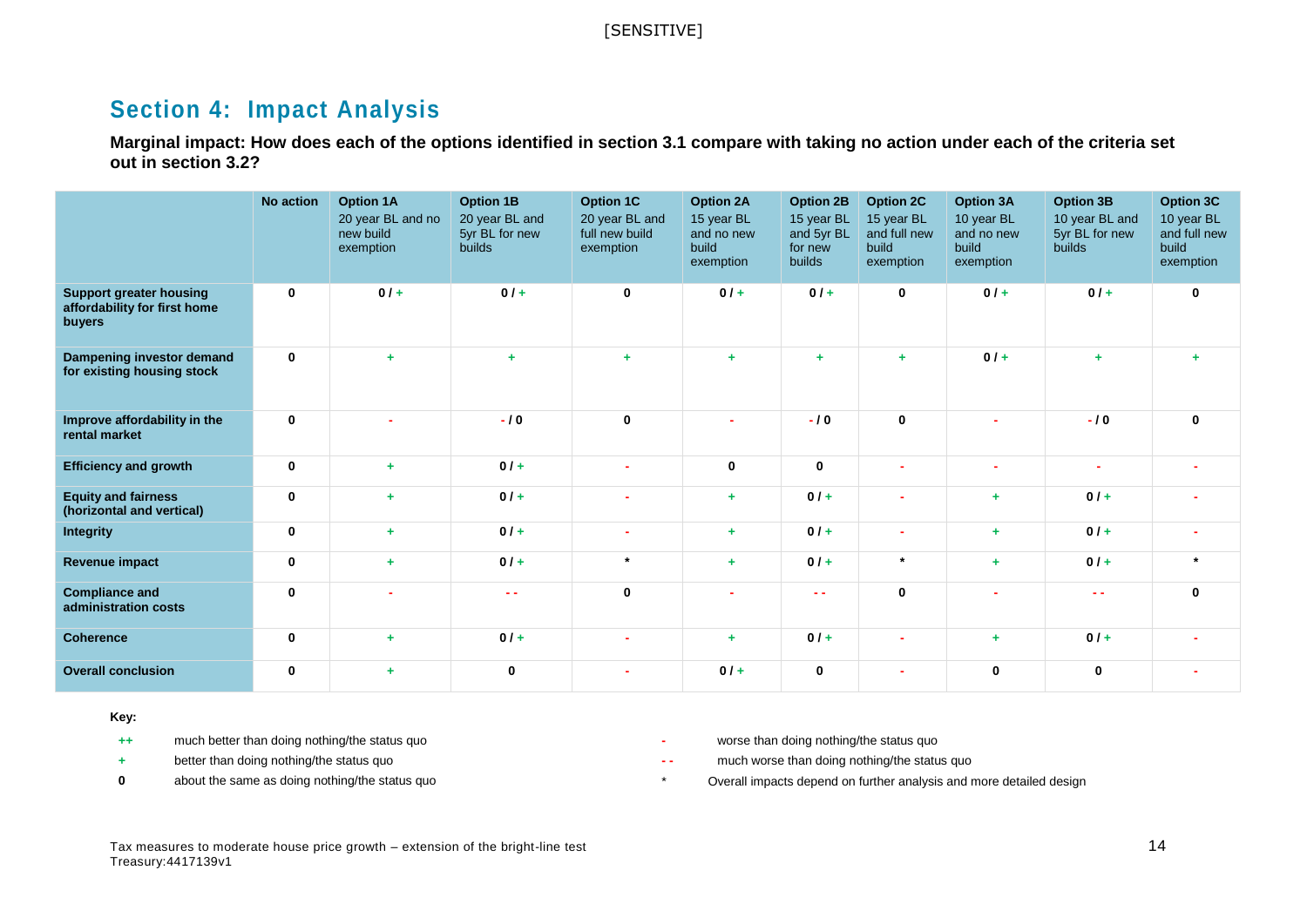## **Option 1A: Extending the bright-line period to 20 years for property acquired on or after the application date (no new-build exemption)**

## *Support greater housing affordability by putting downward pressure on house prices*

Extending the bright-line period to 20 years would increase the tax cost of investment property compared with the status quo. All else being equal, this would put downward pressure on demand and therefore on property prices. This would benefit first home buyers, especially current renters with higher incomes. Due to the lack of robust empirical evidence or models, this impact cannot be quantified.

House prices continued to rise at the same time as the bright-line test was introduced in 2015 and extended in 2018, however it is not possible to determine whether they would have increased more in the absence of those policy changes or the extent of the impact that the bright-line test may have had. It is difficult to predict the impact of a much lengthier extension.

Existing property owners could be negatively impacted if the policy results in house prices being lower than they would have been otherwise. Due to the lack of empirical data, this impact cannot be quantified.

The price impact could be moderated in the long run as there could be a reduced incentive to build new houses. The impacts on long-run supply from this measure may be small as the supply of new houses is currently limited by regulatory, infrastructure and sector capacity constraints, and there is excess demand for new houses. Given the complexity and dysfunction in the housing market, the impact of demand-side tax measures on the long-run supply of new houses is complex and uncertain.

## *Dampening investment demand for existing housing stock*

Extending the bright-line test to 20 years would increase the expected tax paid by property investors, compared with the status quo, and therefore would discourage residential property investment (including for new builds). However, the impact on residential property investors' is strongly dependent on the behavioural responses and on the availability of higher-yielding alternative investment options. It may also encourage potential investors to increase their investment in their main home, the gains from which will remain tax-free.

#### *Improve affordability in the rental market*

There is potential for an extension to the bright-line test to reduce investor demand for new rental supply, compared with the status quo. Even if there were no long-run reduction in new builds, the bright-line extension may potentially put upward pressure on rents as some of the increase in tax may be passed onto renters either directly (through higher rents) or through a reduction in rental supply as fewer properties are purchased by investor landlords in the future.

Alternatively, to the extent that rents are set by income levels, they may not significantly increase as a result of this policy. However, as noted above, this depends on behavioural responses and features of the rental market.

If this policy were to result in increased rents and reduced rental supply, it could impact on living standards if tenants spend a large proportion of their income on housing. Specifically, rent to income ratios may increase, or tenants could be forced to live in premises that are not suitable for the occupants or the number of occupants, and in extreme cases, could cause homelessness. Higher rents would decrease financial, social, and human capital stocks for renters. In this context, financial capital refers to the accumulation of assets by the person. Social capital refers to the social connections that contribute to societal wellbeing by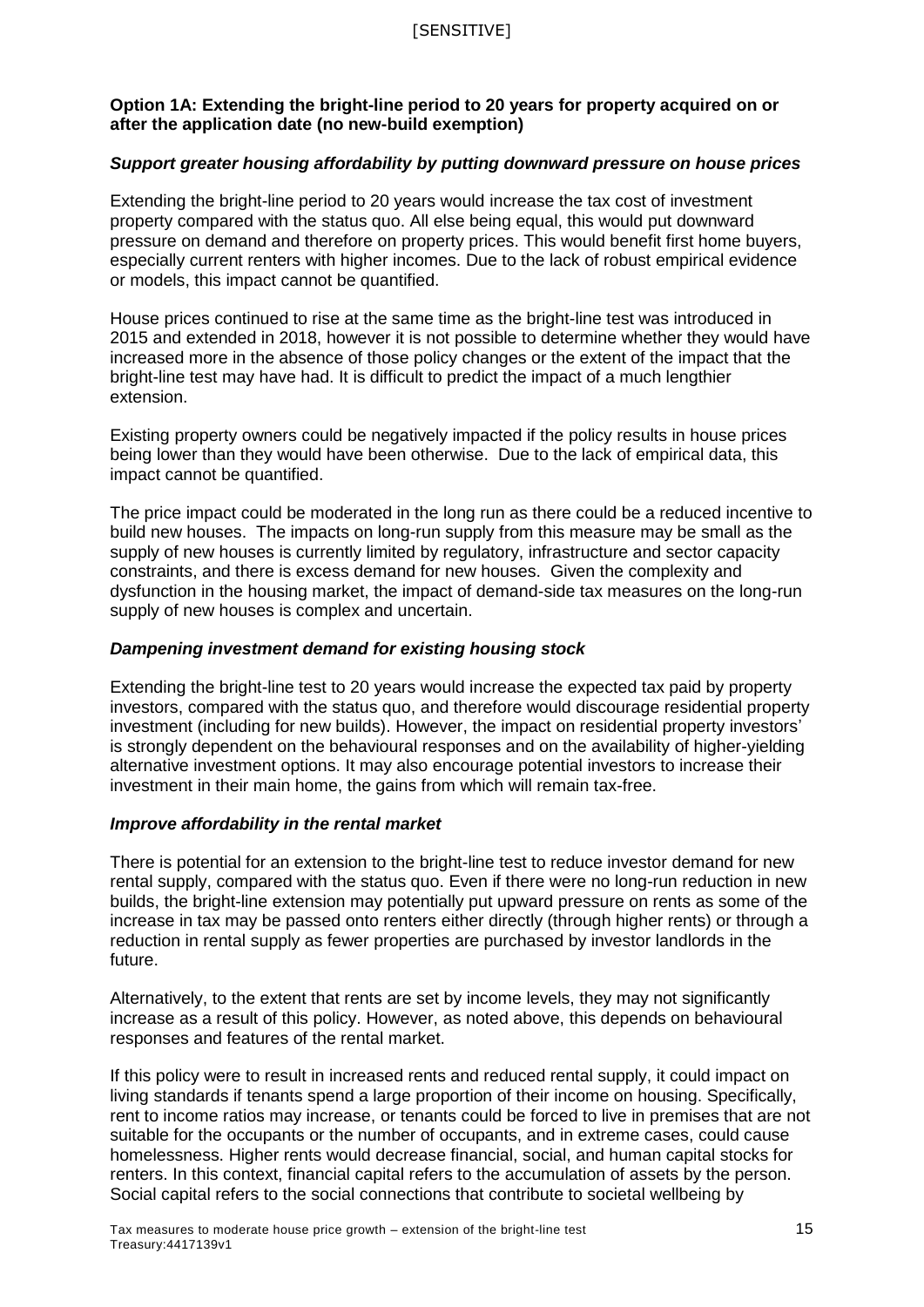promoting coordination and collaboration between people and groups in society. The more secure a person's housing is, the more likely they are to make those connections. Human capital includes health, which could be negatively affected by additional crowding.

To the extent that proposals place upward pressure on rents, this appears more likely to disproportionately impact low-income households, younger people, Māori, and Pacific peoples, who are less likely to own their home relative to the general population. In addition, as around 43% of children are living in rental accommodation, upward pressure on rents could have negative impacts on child wellbeing and child poverty. Increases in rents may also lead to an increase in spending on the accommodation supplement and temporary additional support although it is difficult to quantify this impact at this stage.

## *Efficiency*

## *Taxing more economic income*

Taxing more capital gains through extending the bright-line period could have efficiency benefits by ensuring that more economic income is taxed. In other words, it would bring the taxation of investment in residential properties more in line with the taxation of other investment income that does not earn capital gains, such as interest income. This could improve allocative efficiency to the extent there is more consistent taxation between residential property and some other investment classes. This means investors will be making choices on the basis of actual differences in returns between assets, rather than one generated by tax advantages.

However, in line with the status quo, it would not apply to many other gains, including those on listed shares, agricultural land, commercial or industrial property, or to the sale of businesses. Because it would apply to gains on only one category of property (albeit a very high value category), it would have smaller potential efficiency gains than a comprehensive capital gains tax.

## *Lock-in impacts of extending the bright-line period*

Extending the bright-line test would extend the 'lock-in' effect for properties held for a longer period, compared with the status quo. However, there could be competing effects on lock-in from extending the bright-line test, provided the extension is for a sufficiently long period (discussed below).

The lock-in is the incentive for residential property investors to hold property for longer to avoid the tax liability. This potentially has economic costs, as it may discourage people selling property to others who may put it to more productive use, such as housing intensification or a higher utilisation rate. It may also impact the allocation of investment as individuals may retain rental properties even when they wished to change investments, such as starting a new business.

Lock-in, a discouragement to sell, already arises with the current 5-year bright-line test ("the status quo"). In determining the impact of extending the bright-line period, data on the holding period for residential property has been considered: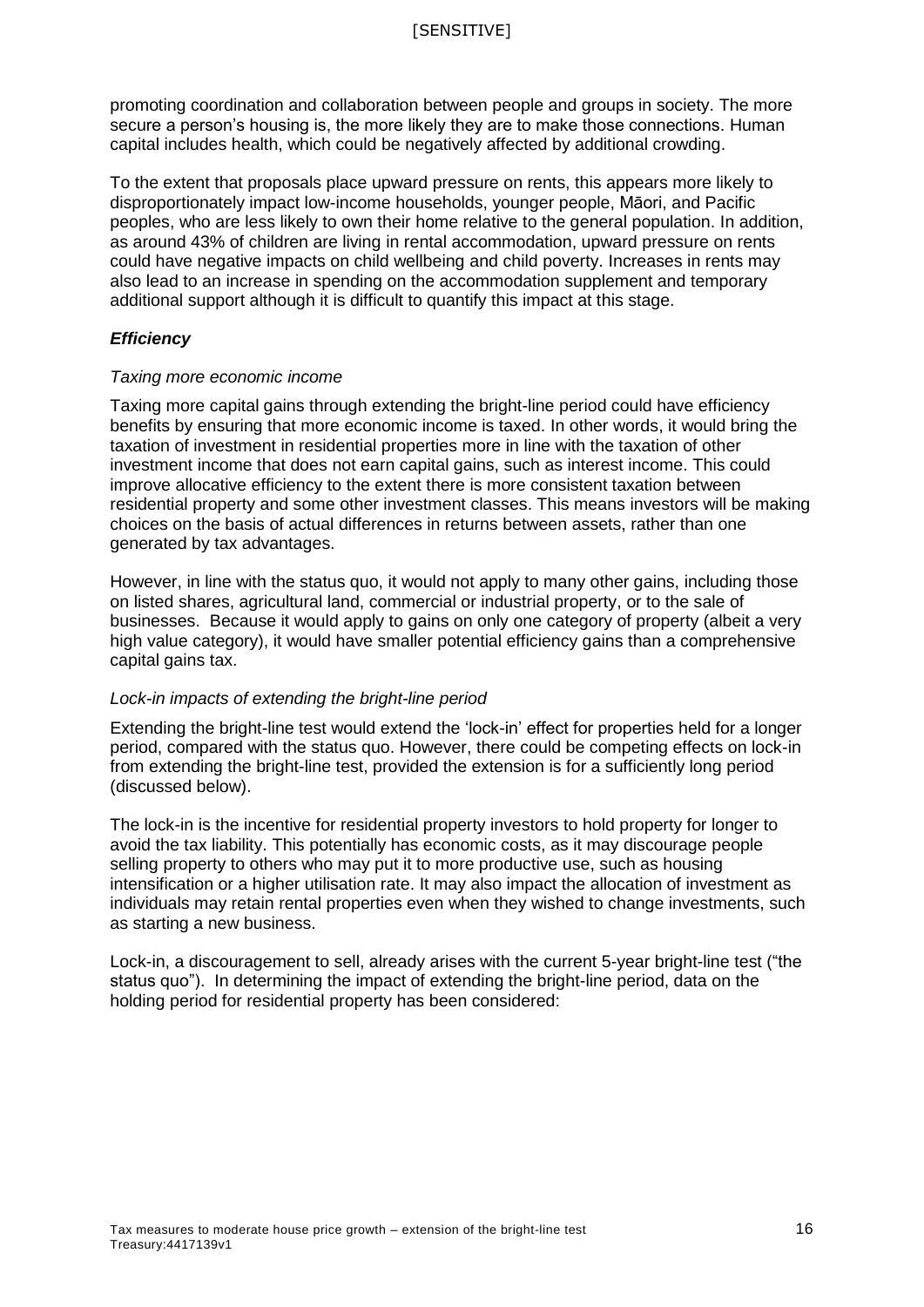| Table 1. Holding period for residential property sold in 2017 |  |
|---------------------------------------------------------------|--|
|---------------------------------------------------------------|--|

| <b>Holding</b>                    | 2 years | 5 years | 10 years | 15 years | 20 years |
|-----------------------------------|---------|---------|----------|----------|----------|
| period                            | or less | or less | or less  | or less  | or less  |
| Percentage<br>of property<br>sold | 18%     | 42%     | 64%      | 83%      | 91%      |

Source*: Corelogic data prepared for the Tax Working Group*

*Note: This data includes residential property sold by owner-occupiers as well as investors. The data excludes property which Corelogic could not determine a holding period for (which may be a result of it being held for a very long period of time which could mean the results understate the average holding period). This data is for properties classified as either residential or lifestyle.* 

This data should be seen as indicative only as it includes both owner-occupied and rental properties and excludes some sales. The median holding period for residential property is approximately 7-8 years. Around 40% of properties sold were held for 5 or fewer years and around 90% of properties sold were held for 20 or fewer years.

While in principle a bright-line test of any length will have lock-in effects that will result in some economic distortions, there will be a point at which the timeframe is so long (e.g. a period of 999 years) that it will be effectively indefinite. At this point the lock-in effects will be lower than a shorter bright-line period, as the cost of waiting out the test will be too high for most owners. As a result, extending the bright-line period sufficiently can reduce the overall lock-in effect.

There are, however, competing effects from a moderately longer test and it is not possible to determine the length at which lock-in will be minimised.

On the one hand, the lock-in effects become much more potent if capital gains are a large fraction of the value of an asset. As a result, an extension of the bright-line test to 20 years would make it much more common for assets to have generated substantial taxable capital gains and be subject to high levels of tax when they were sold. A longer bright-line period, like 20 years, will have a much stronger lock-in effect than the current 5-year test, for the subset of properties that are held for a lengthy period.

However, a longer test may encourage more investors who wish to hold for shorter periods to sell within the bright-line period as compared to a shorter test. For example, compared to the status quo, a longer test may encourage more sales within 5 years, when investors would have otherwise waited out the 5-year period. This is because they would have to wait a very long time in order to not pay the tax under a longer test. The bright-line period would need to be relatively long (e.g. 20 years) to provide sufficient discouragement to 'waiting out the period' for individuals whose preference is to sell in a short period of time.

As noted previously, there is not good empirical evidence on which to assess these impacts. The data does suggest, however, that a significant number of houses are sold before 10 years, so reducing lock-in for these sales may well have a benefit.

In any event, it is likely that the lock-in impact will not significantly affect the utilisation rate of existing housing stock. This is because, in many cases, the property would continue to be put to the same or similar use by a different owner, meaning that a delay in sale would not result in a less productive use of the asset. For example, where a rental property is sold, it is likely to be sold for continued use as accommodation for renters or owner-occupiers.

In some cases, lock-in may prevent sales to developers who may have intensified the use of the land when existing investors would not. However, while lock-in may delay intensification, this would not be a long term impact as lock-in only delays the sale.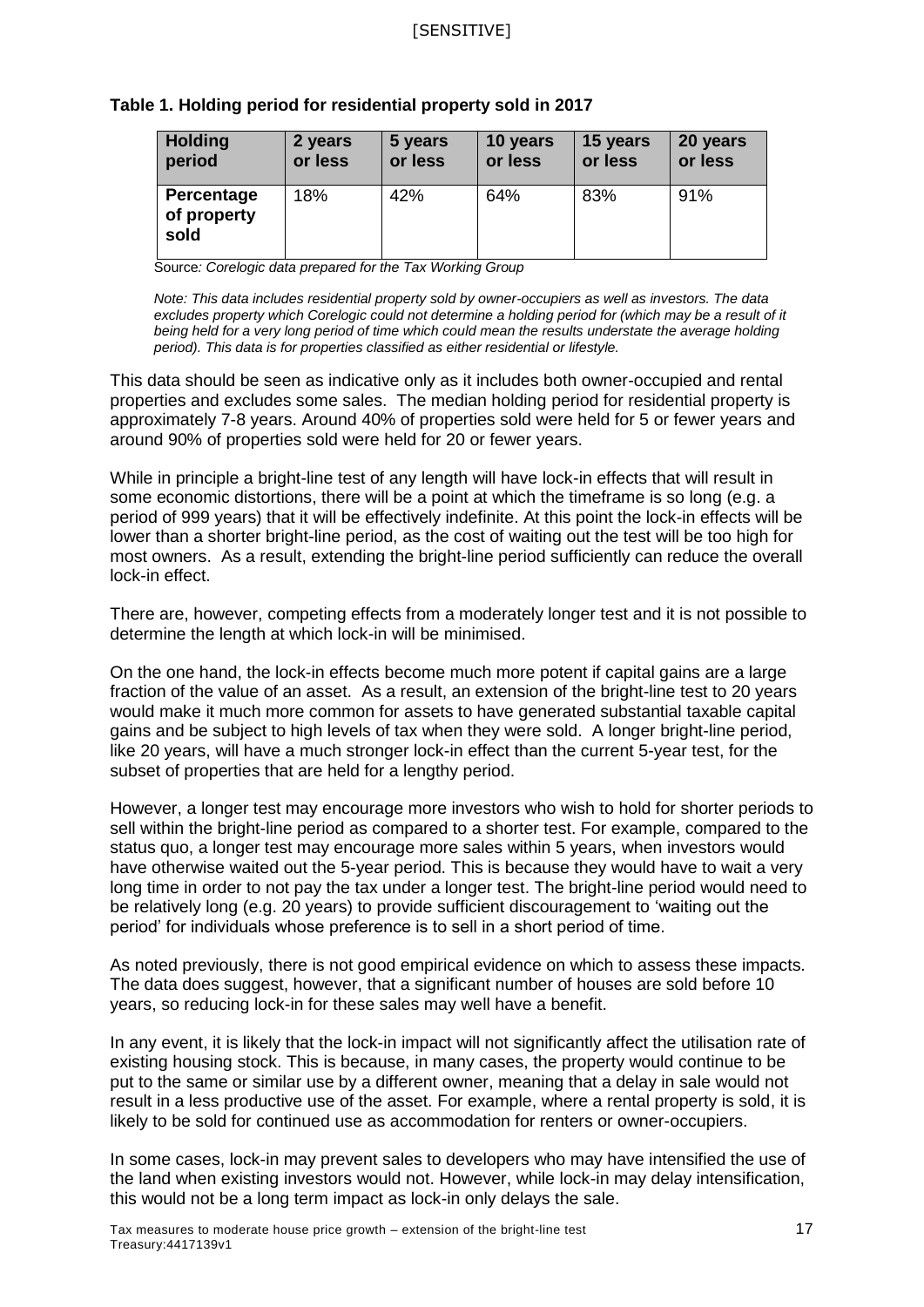## [SENSITIVE]

A concern is whether lock-in would make it relatively unattractive for taxpayers to sell littleused second homes for lengthy periods of time and whether this would significantly detract from the supply of main homes. This will depend on the extent to which such homes (e.g. holiday homes) are in areas sufficiently close to major working centres for them to be acquired by owner-occupiers or by landlords for rental housing. There is limited data to determine this impact. However, it is considered that not all second homes, such as baches, could be converted to primary residences due to their location, and hence a delay in selling these houses would not have much impact on the supply of primary residences in economic centres. In addition, little-used second homes are likely to form only a relatively small part of the overall housing stock.

Accordingly, on balance, we do not expect the lock-in effect to have a significant impact on housing utilisation compared with the status quo. While lock-in may delay investors exiting investments to undertake higher value investments, a prospective rule would only apply to new investments. Therefore, investors will factor in these considerations (long term expected return and holding period) when they enter the investment.

#### *Revenue integrity*

Extending the bright-line test will enhance the integrity of the tax system to the extent it minimises opportunities for tax avoidance and arbitrage.

This is because the extended bright-line period would cover the majority of property transactions involving non-owner-occupied residential properties, and thus reduce the ability to rely on the exclusions from the existing complex suite of land tax rules. There are existing integrity rules that apply to the current 5 year bright-line test that will carry over to the extension (for example, to deal with land-rich companies). It will be important to buttress the extended test with appropriate administrative action (see below).

As discussed, an extended test may increase the incentive to avoid the bright-line test for properties held for long periods through delaying sales as the gains are potentially large (lock-in).

## *Equity*

 $\overline{a}$ 

Extending the bright-line period would extend the taxation of gains from a particular type of property – non owner-occupied residential property. This would enhance horizontal equity in relation to income from salary and wages, which is fully taxed. In contrast, capital gains derived from the sales of businesses or some other assets would continue to not be taxed (as under the status quo).

Some of those with second homes or rental property who sell within the bright-line period could be taxed on much of their gain at 39%, even if their normal levels of income are much lower than \$180,000.15 This is because gains that have accrued over many years would be taxed in a single year. This could be seen as unfair when many other types of gains including gains on listed shares, on agricultural land, on commercial or industrial property or on the sales of businesses would continue not to be taxed. However, payment of tax on the gain will be delayed until sale of the property, giving taxpayers a benefit in that tax is delayed compared to when income was earned.

Increasing the tax rate on capital would likely be progressive (since capital income from selling residential investment properties tends to be earned disproportionately by those on higher incomes), so would improve vertical equity.<sup>16</sup>

<sup>&</sup>lt;sup>15</sup> The tax paid on the sale of property may be delayed or reduced if they are held in trusts or companies.

Tax measures to moderate house price growth – extension of the bright-line test 18 Treasury:4417139v1 <sup>16</sup> See Net Worth of residential (rental) real estate, *Household expenditure statistics 2018*, Statistics NZ.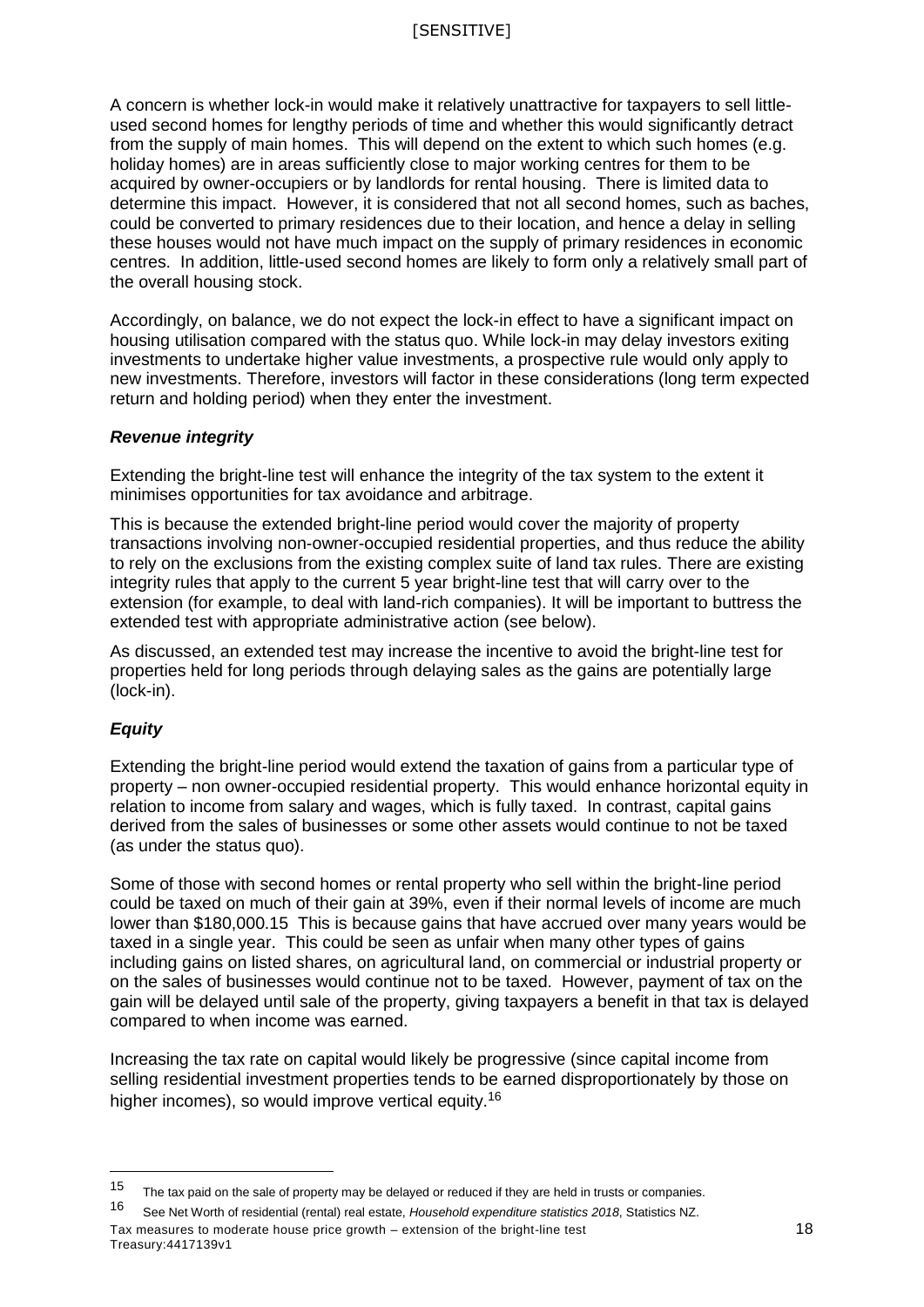## *Fiscal impact*

Extending the bright-line test will raise revenue. Inland Revenue has a static model to predict possible revenue arising from a 20 year bright-line extension. However, the precise sum of revenue raised will depend on investors' behavioural responses that we are unable to model.

Behavioural responses might include restructuring house ownership to lower marginal tax rates or increased rates of sales by investors who have determined they cannot wait 20 years. These effects will impact our estimates but cannot be modelled with any level of confidence.

The static model predicts that there will be no new revenue over the forecast period, as any sales in this period would be captured by the existing 5 year bright-line test. The static model suggests that an extended 20 year bright-line will start generating revenue in 2029. On the assumption of no behavioural changes, the sums generated should increase over time and could reach around 0.2% of GDP in annual revenue in 2035, depending on the behavioural responses of investors.

There are many assumptions underlying this estimate, including assumptions on the distribution of ownership, the average gain on sale and how this might change over time, the volume of sales, the probability an exemption is claimed, and the share of sales already taxable under other provisions. These assumptions have a direct impact on the estimated fiscal gain. More importantly, we expect the lock-in effect to dampen any potential fiscal gains, particularly in the longer term.

## *Compliance and administration costs*

The bright-line extension could impose some compliance costs on relatively unsophisticated taxpayers. For example, taxpayers (including those with second homes) will often make some capital improvements to a property over a 20-year period. It can be complicated to distinguish capital improvements from repairs and maintenance. Taxpayers will be required to keep records of capital improvements for 20 years because money spent on capital improvements can only be deducted from a gain on sale.<sup>17</sup> This may mean that taxpayers would have to keep records of improvement costs for 20 years, even if the property is ultimately held for more than 20 years.<sup>18</sup>

To implement the extension to the bright-line period, there will be administration costs to Inland Revenue and LINZ to the extent updates are required to the relevant forms, systems and guidance.

## *Coherence*

Extending the bright-line broadens the tax base by taxing more economic income. To that extent, it enhances the coherence of the tax system compared to the status quo. However, it would result in a variety of rules taxing capital gains, which would be less coherent than a comprehensive capital gains tax.

## *Overall conclusion*

On balance, the Treasury recommends this option. The extension will help meet some of the Government's housing market objectives. Extending the bright-line test should put downward pressure on house prices in the short to medium term, and provide equity and efficiency benefits as more economic income is taxed. Conversely, extending the bright-line test may put upward pressure on rents and have potential lock-in effects (although the additional costs

 $17$ 17 Repairs and maintenance expenses can be deducted against rental income.<br>18 Curricle intensity and market real age deductible under the bright line test.

Officials intend to review what costs are deductible under the bright-line test.

Tax measures to moderate house price growth – extension of the bright-line test 19 Treasury:4417139v1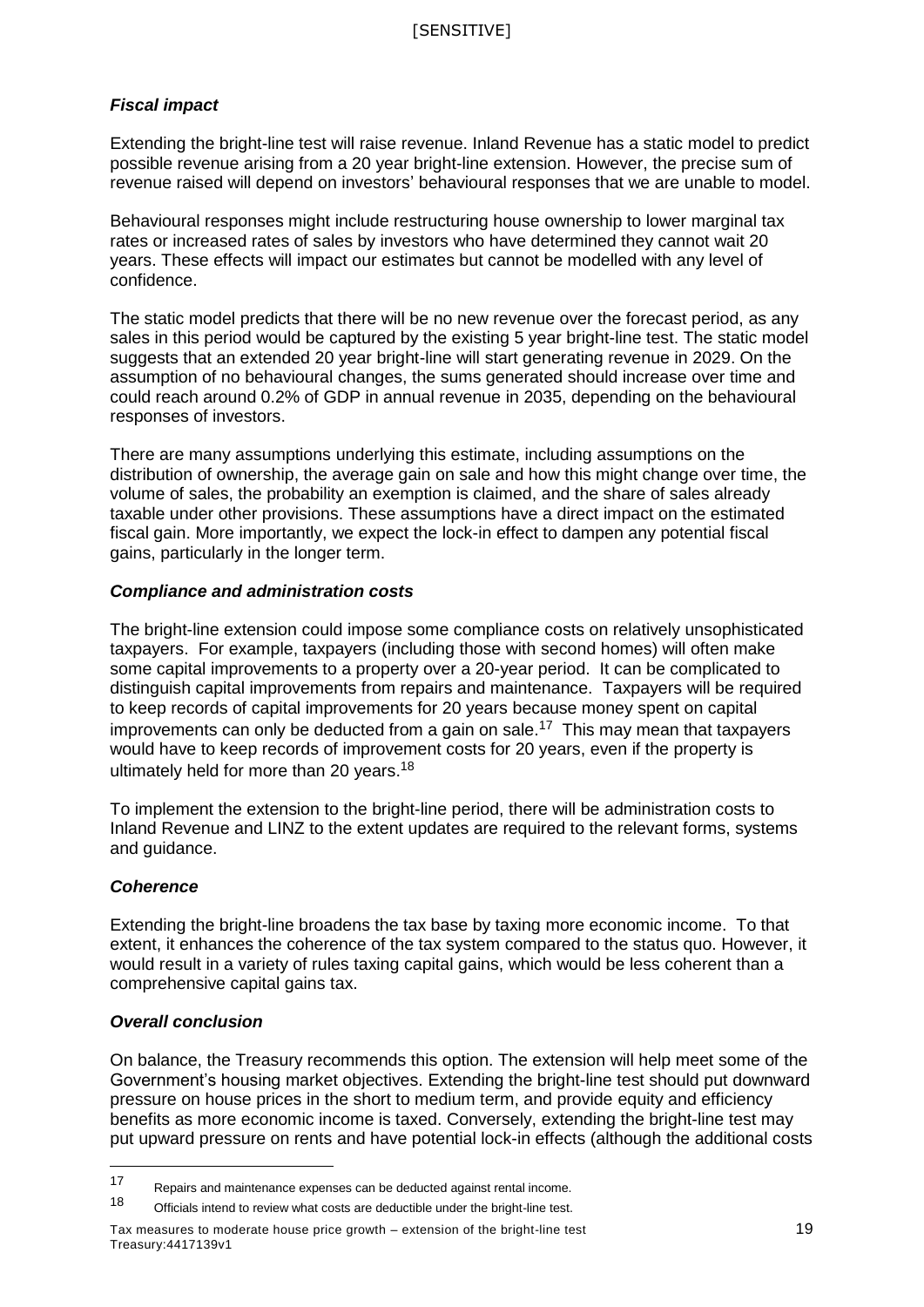of these are unclear, and the Treasury's view is that lock-in will not significantly reduce housing utilisation).

## **Option 1B: Extending the bright-line period to 20 years for property acquired on or after the application date – excluding new builds (applying a 5-year bright-line to newbuilds)**

Extending the bright-line test would put downward pressure on property prices, but in doing so may reduce incentives to build new houses. A reduction in supply, compared to without the tax, would mitigate somewhat any reduction in house prices arising from the tax over the longer term. Data from CoreLogic shows that almost 40% of new build properties were purchased by multiple-property owners (a proxy for investors) in 2020. One option to mitigate the reduced incentive to build is to exclude new housing from the bright-line extension. This would mean that the 5-year bright-line period would still apply to new builds.

This option will have the same costs and benefits as Option 1A, but on a smaller scale and with additional further compliance and administrative costs. The analysis below focuses on the differences in the impacts of these options.

## *Support greater housing affordability by putting downward pressure on house prices*

Compared to applying the extended bright-line test to all properties, special rules for new builds would lead investors to demand more new build properties (as opposed to existing dwellings), as they attract a significant tax advantage. That, in turn, means that the price of new builds is likely to be higher than without the exemption, which will mean that buyers who do not have a tax advantage (e.g. owner-occupiers) will tend to shift their demand to existing stock (particularly if they are priced out of market for new builds). There could be an impact on supply to the extent that it increases greenfield development or intensification. Over the long term any increased supply will put down pressure on prices. The overall impact of those offsetting shifts in the long run are unclear, and depend on the exemption's design, but intuition suggests that any impact of the tax changes on house prices, supply, or rents will be smaller than without an exemption.

## *Dampening investment demand for existing housing stock*

A new build exemption could potentially reduce investment in existing property, as compared to either the status quo or having no exemption from the tax proposals, as new build properties would be at a tax advantage. Investor demand for new builds would not be expected to be reduced compared to the status quo.

## *Improve affordability in the rental market*

Costs for investors in new builds would be lower with an exemption, and supply may be higher than without an exemption. This could suggest any potential increase in rents for new builds would be lower than for existing dwellings, but equilibrium prices for the whole rental market would likely prevail. As a result, there may be upward pressure on rents as compared to the status quo, but lower than without an exemption. The scale of this is uncertain and depends on the behavioural responses of the investors and owner-occupiers. This would mitigate some of the potential negative living standards impacts from the brightline extension.

## *Efficiency*

Excluding new builds would reduce the efficiency benefits of Option 1A, as capital gains on new builds purchased by early investors would remain relatively lightly taxed and out of line with other investment income. The Treasury considers there are likely to be more efficient ways to directly support supply, for example through an explicit subsidy for developers.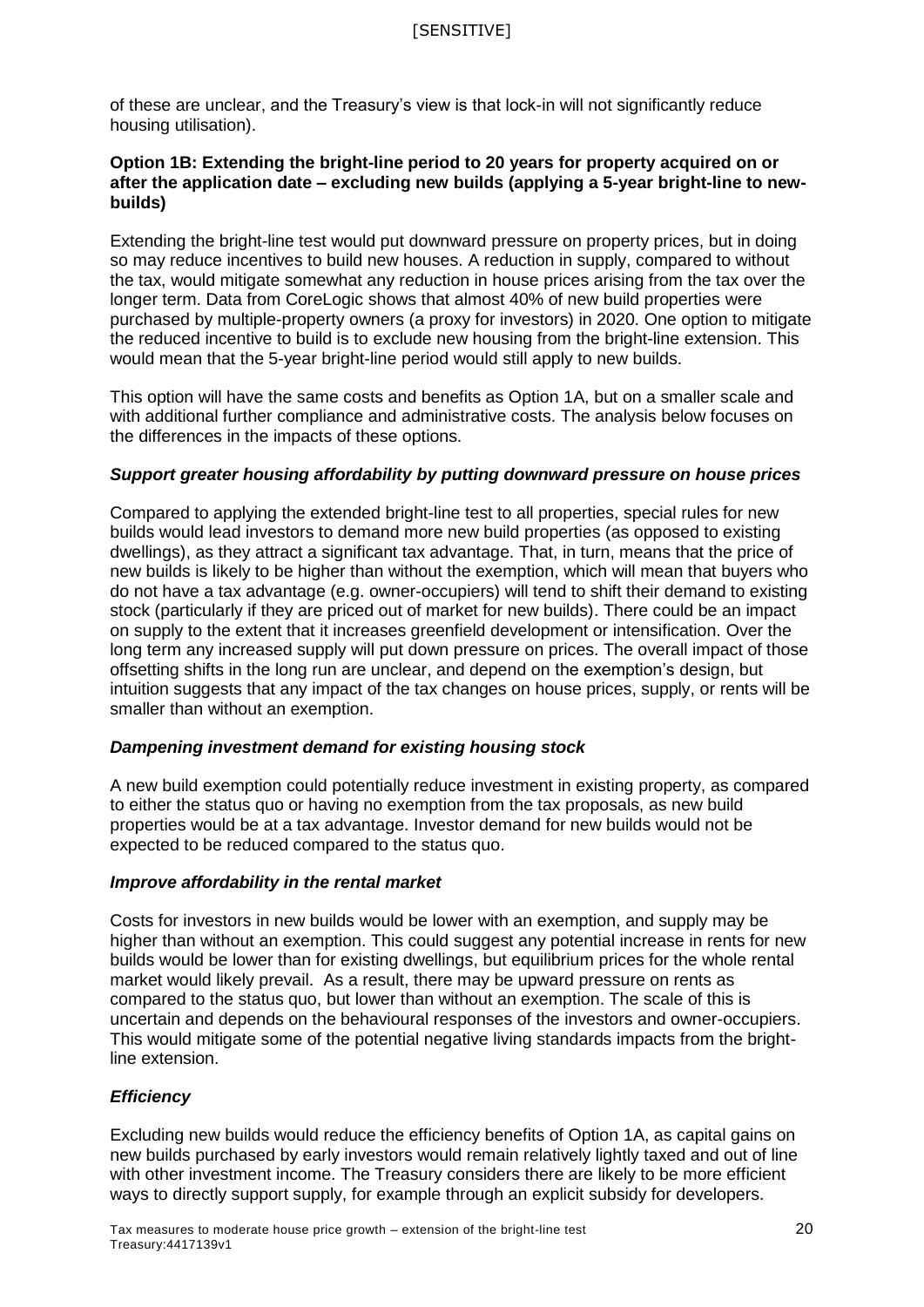## *Equity*

The impacts of the exemption reduce the equity impacts of the extension of the bright-line. Specifically, extending the bright-line test improves horizontal equity because more economic income is taxed; exempting some of this income means less is taxed which has a lower impact on horizontal equity. There is a similar effect for vertical equity considerations.

## *Integrity*

Providing an exemption for new builds would likely be difficult to apply in practice and could open opportunities for tax avoidance.

#### *Compliance costs and administration costs*

A new build exemption would create complexity and compliance costs for taxpayers, and administrative costs for Inland Revenue

#### *Revenue impact*

Providing an exemption for new builds would reduce the revenue that the Government would otherwise receive under the bright-line extension. It has not been possible in the tight timeframe to estimate the quantum of the revenue impact of the exemption.

## *Coherence*

The new build exemption would reduce the coherence of the tax system by creating a distortion in the types of economic income that is taxed. The exemption would not be based on established tax principles.

#### *Overall conclusion*

The Treasury does not support a new build exemption. The Treasury considers there are likely to be better ways to directly support supply, for example through an explicit subsidy for developers. In addition to the challenges set out above, the Treasury considers it would be very difficult to amend or remove an exemption in the future if further analysis concluded that alternative measures achieved a similar outcome at lower cost.

## **Option 1C: Extending the bright-line period to 20 years for property acquired on or after the application date – completely excluding new builds from the bright-line test**

This option will have similar costs and benefits as Option 1A for existing dwellings. However, completely excluding new builds from the bright-line test will reduce the taxation of such properties compared with the status quo (as such properties are currently subject to the 5 year bright-line test). The analysis below focuses on the differences in the impacts of these options for newly-built houses.

## **Support greater housing affordability by putting downward pressure on house prices**

Excluding new builds from the bright-line test altogether may encourage investment in newlybuilt residential property relative to other higher taxed investments e.g. bank deposits. It is also likely to encourage property investors to purchase new builds instead of existing housing. The effect of this is multidirectional. Greater demand for new builds could increase housing supply over the longer term. To the extent this eventuates, this could put downward pressure on house prices in the long-run. However, exempting new builds from the bright-line test decreases the tax cost of this type of investment property compared to the status quo. This could put upward pressure on demand for new builds and increase the amount investors are willing to pay, and therefore the price of new builds.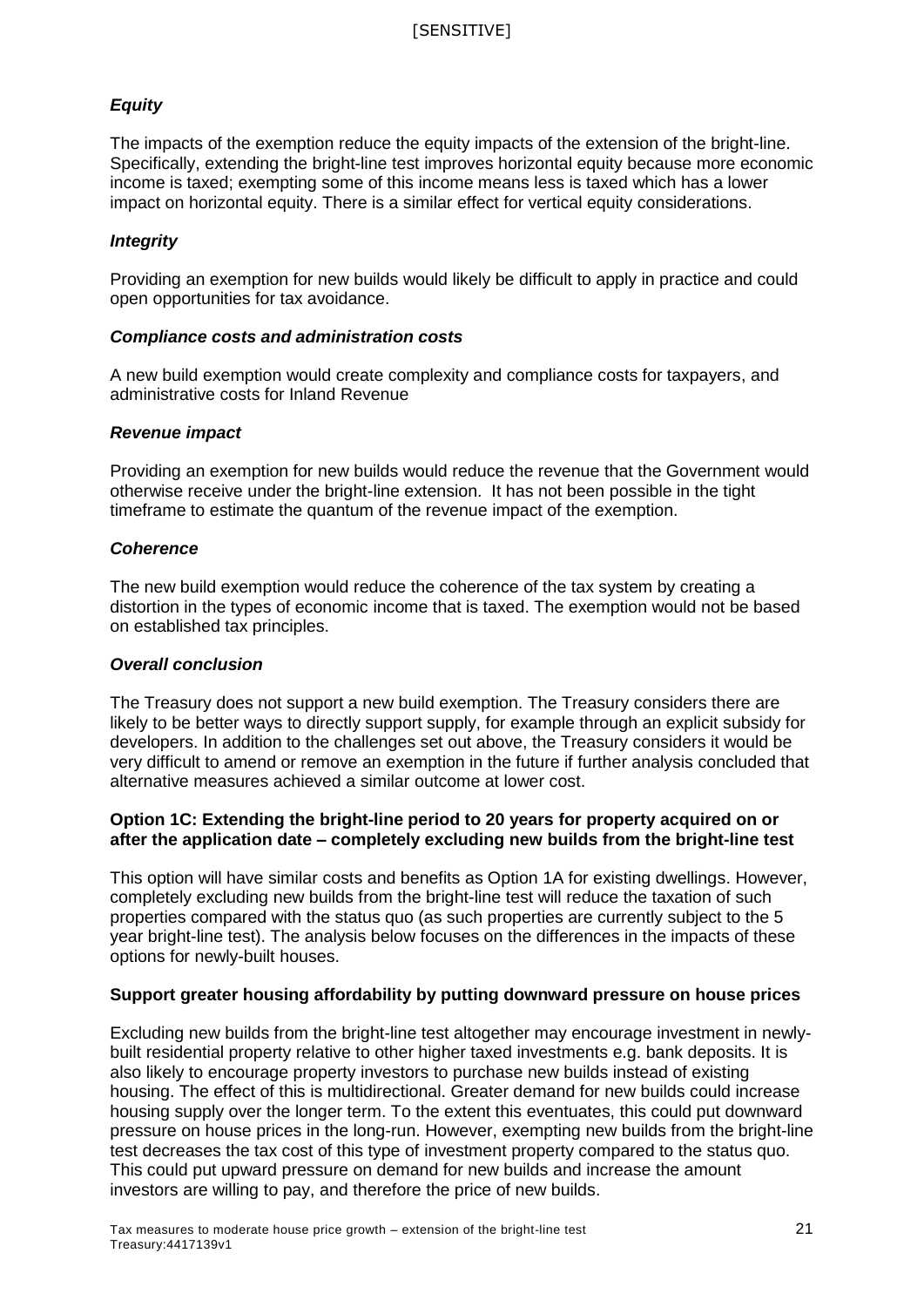The net impact of these effects is unclear. There is a risk this could negatively impact first home buyers wishing to purchase new build properties and shift owner-occupier demand into the existing stock (which may be lower quality). Due to the lack of robust empirical evidence or models, these impacts cannot be quantified.

## *Dampening investment demand for existing housing stock*

As noted above, exempting new builds from the bright-line test altogether is likely to encourage investors to purchase new residential properties instead of existing residential properties. This is likely to reduce investor demand for existing stock. However, the quantum would depend on property investors' behavioural responses and broader supply constraints.

#### *Improve affordability in the rental market*

Exempting new builds could increase investor demand for new rental supply, compared with the status quo. In the short-term, an exemption could potentially put downward pressure on rents to the extent that the decrease in tax is passed onto renters. However, as noted above, this depends on behavioural responses and features of the rental market. Alternatively, to the extent that rents are set by income levels, they may not decrease as a result of this policy.

Over the long-term, an exemption could put downward pressure on rents, to the extent it encourages an increase in long-run supply through greenfield developments and intensification.

If this policy were to result in decreased rents and increased rental supply, it would improve living standards. Lower rents would increase financial, social, and human capital stocks for renters. This is likely to specifically benefit low-income households, younger people, Māori, and Pacific peoples, who are less likely to own their home relative to the general population. In addition, any reduction in rents and increase in rental supply is likely to benefit child wellbeing and reduce child poverty.

## *Efficiency*

#### *Taxing more economic income*

Exempting new builds from a bright-line test would reduce the efficiency of the tax system by reducing economic income that is taxed, relative to the status quo. It would also negatively impact allocative efficiency by increasing the tax bias towards investing in newly-built residential property as opposed to existing housing or other investments, such as bonds.

#### *Lock-in impacts*

 $\overline{a}$ 

Exempting new builds from any bright-line test would fully mitigate the lock-in effects for new build property compared with the status quo.

#### *Equity and fairness*

Exempting new builds from the bright-line test would reduce the taxation of gains from newlybuilt residential properties. This would reduce horizontal equity in relation to income from salary and wages, which is fully taxed. Decreasing the tax rate on capital would likely be regressive (since capital income from selling residential investment properties tends to be earned disproportionately by those on higher incomes)<sup>19</sup>, so would decrease vertical equity.

Tax measures to moderate house price growth – extension of the bright-line test 22 Treasury:4417139v1

<sup>19</sup> See Net Worth of residential (rental) real estate, *Household expenditure statistics 2018*, Statistics NZ.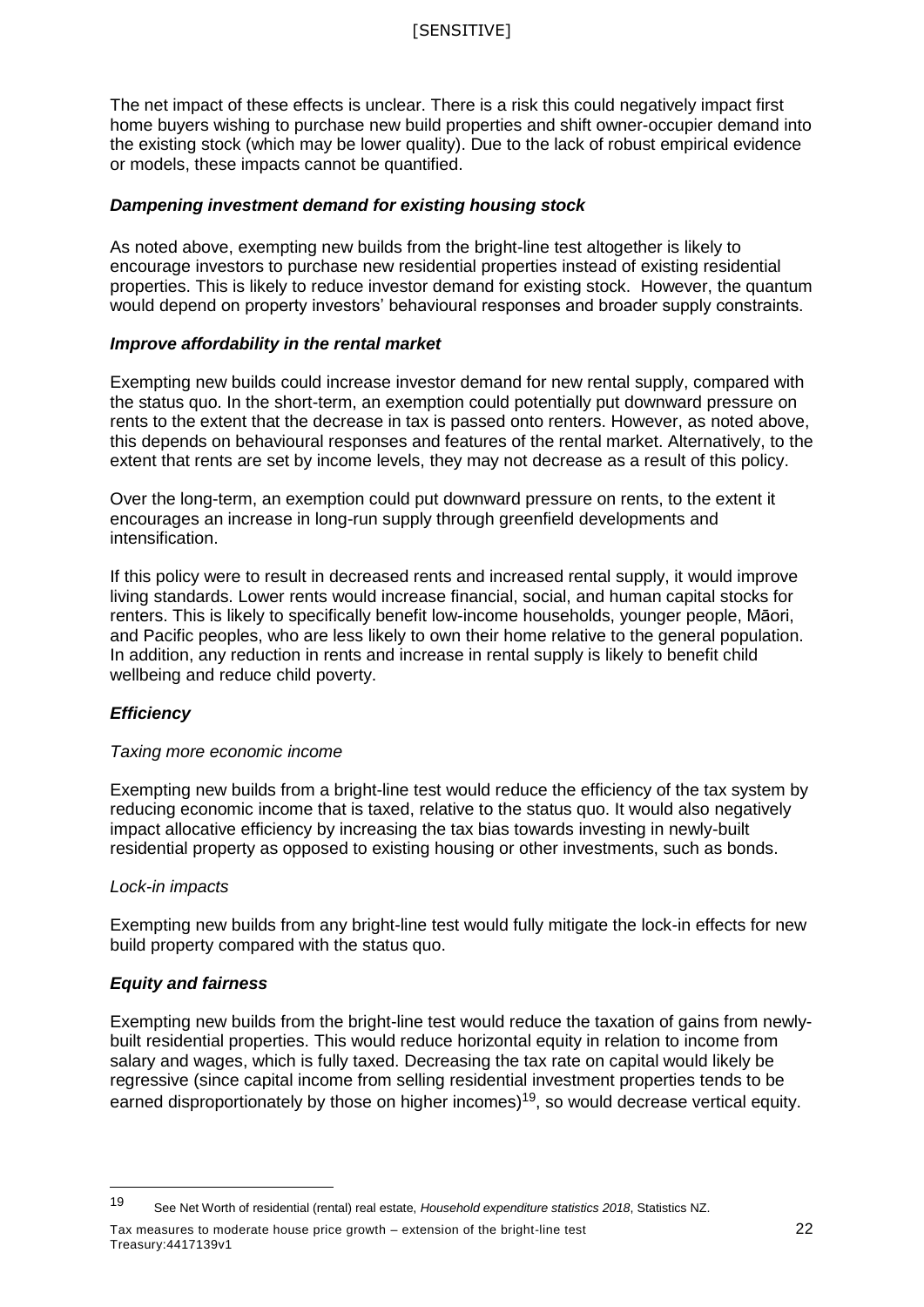## *Revenue integrity*

Creating an exemption for new builds would reduce the integrity of the tax system. It could create incentives and opportunities to avoid taxation on the capital gains from residential property investment. It could mean a greater reliance on the other land sale rules in the Income Tax Act that have been difficult to apply in practice, such as the intention test. Even with improvements in information and reporting requirements since the introduction of the original bright-line test, there would still be practical difficulties in relying on a subjective rule like the intention test for a large group of taxpayers.

## *Fiscal impact*

Exempting new builds from the bright-line test altogether would result in forgone revenue within the forecast period and out-years. However, officials have not had sufficient time to quantify this foregone revenue.

## *Compliance and administration costs*

The proposed exemption would reduce the compliance costs for new-build residential investors who would no longer need to file a tax return or keep records to establish deductions under the bright-line test.

However, it would create some compliance costs for investors as they would have to prove the relevant property satisfied the requirements to be a new build. Exempting new builds from the bright-line test is likely to put more pressure on the other land sale rules in the Income Tax Act. This is likely to increase the administration costs for Inland Revenue (e.g. utilising the intention test is more resource intensive than applying the brightline test). As the intention test is subjective in nature, there would be practical concerns with actively relying on such a rule for a large group of taxpayers. Where an investigation is opened to determine whether the intention test applies, this would also create compliance costs for taxpayers.

## *Coherence*

Excluding new builds from the bright-line test would reduce the coherence of the tax system by excluding economic income from the tax base. Further, it would create an additional distinction not based on taxation principles.

## *Overall conclusion*

On balance, the Treasury does not support excluding new builds from the bright-line test altogether. The exemption would reduce the effectiveness of the extension in achieving the Government's objective of supporting first home buyers by reducing any downward pressure on property prices and having a lesser impact on investor demand. However, it could reduce the extent of any upward pressure on rents. It could reduce the efficiency of the tax system by reducing economic income that is taxed. It could reduce the fairness and integrity of the tax system, and would have a fiscal cost. If the Government wishes to pursue an exemption, the Treasury prefers that exempt properties be subject to the 5 year test.

## **Option 2A: Extending the bright-line period to 15 years for property acquired on or after the application date (no new-build exemption)**

## *Support greater housing affordability by putting downward pressure on house prices*

Extending the bright-line period to 15 years would likely increase the tax imposed on many investment properties compared with the status quo. It would increase the tax imposed less than a 20-year period, but more than a 10-year period. Available data suggests that around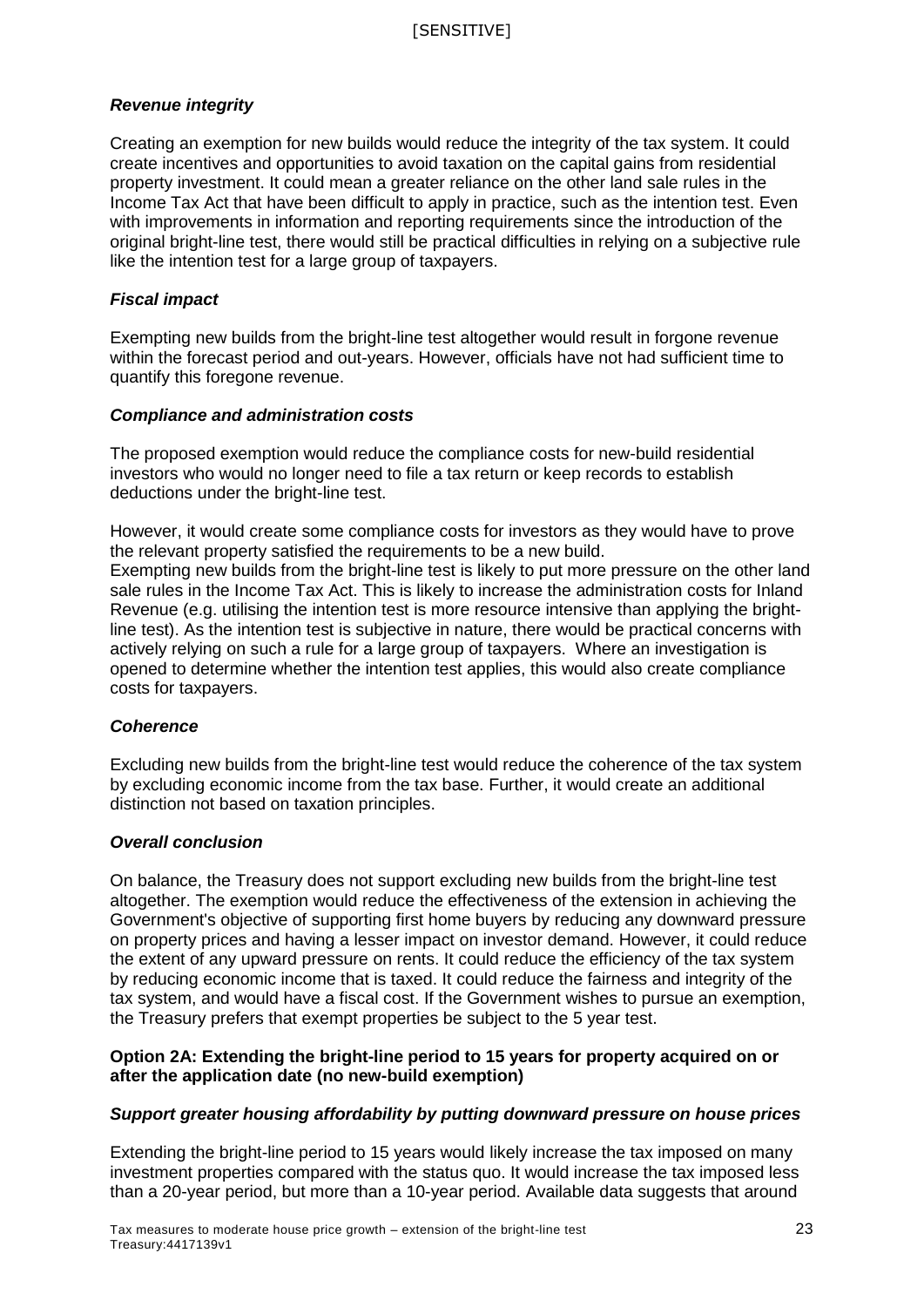80% of properties are currently sold within a 15 year holding period at present.<sup>20</sup> This proportion may reduce if the bright-line period were extended to 15 years, as more investors are likely to hold beyond 15 years to avoid the tax liability.

While a 15 year bright-line period would put downward pressure on demand and therefore on property price inflation, it is likely to have less of an impact than a 20-year period. The benefit to first home buyers, therefore, could be less than a 20-year period. Due to the lack of robust empirical evidence or models, the difference in impacts cannot be quantified.

The increased tax could have less of a long-run impact on supply than an extension to 20 years. However, as noted above, given the complexity and dysfunction in the housing market, the impact of demand-side tax measures on the long-run supply of new houses is complex and uncertain.

## *Dampening investment demand for existing housing stock*

Similar to Option 1A, extending the bright-line period to 15 years would likely reduce investor demand for investment property (including new builds) but to a lesser extent.

## *Improve affordability in the rental market*

Extending the bright-line period to 15 years has the potential to reduce investor demand for new rental supply, compared with the status quo. However, it is likely to have less of an impact than for a longer bright-line test. The increased tax liability may be partially passed onto renters, however this will be less than for a longer test. This suggests that an extension to 15 year may put upward pressure on rents, which would negatively impact on renter's living standards, but this is likely to be less than with a 20-year bright-line period.

## *Efficiency*

 $\overline{a}$ 

#### *Taxing more economic income*

Extending the bright-line period to 15 years would increase the amount of economic income that is taxed compared to the status quo. This would improve allocative efficiency, but not as much as a 20-year period.

#### *Lock-in impacts of extending bright-line period to 15 years*

Extending the bright-line period to 15 years would increase the lock-in effect for properties held for a longer period than the status quo. As noted above, there are competing effects on lock-in from different bright-line periods.

A 15-year period may be sufficiently long to discourage many investors from holding onto property to wait out the holding period. However, the accumulated capital gains might become a large fraction of the value of asset over a 15-year period, encouraging investors to hold onto the property. There is not good data to help with determining the relative impacts of the different effects described above.

In any event, as noted above, it is likely that the lock-in will not reduce housing supply through low utilisation of the existing housing stock. This is because, in many cases, the property would continue to be put to the same or similar use by a different owner, meaning that a delay in sale would not result in a less productive use of the asset.

<sup>20</sup> Subject to the limitations discussed in relation to table 1.

Tax measures to moderate house price growth – extension of the bright-line test 24 Treasury:4417139v1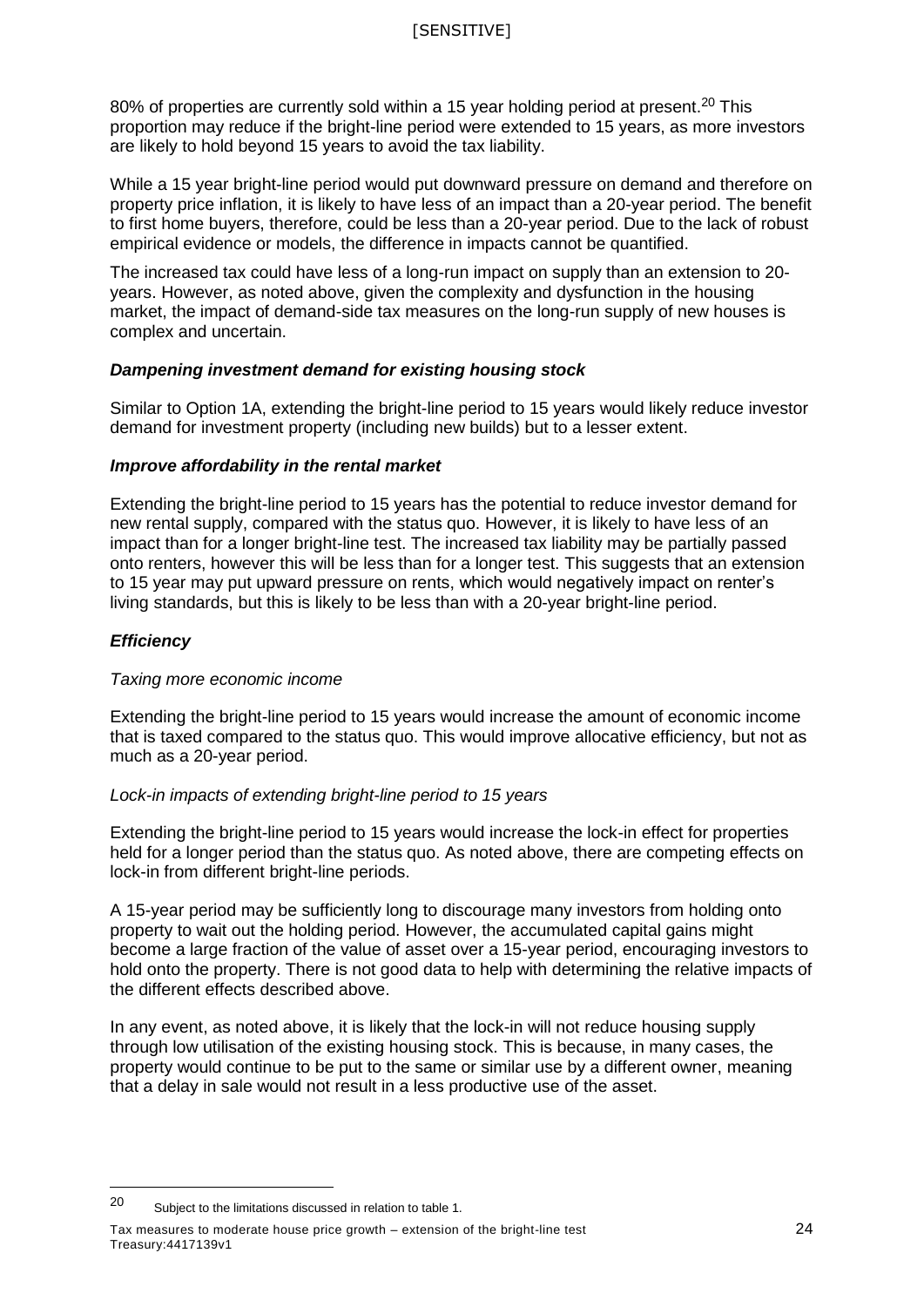## *Equity*

Extending the bright-line period to 15 years would extend the taxation of gains from nonowner-occupied residential property, compared with the status quo. This would enhance horizontal equity in relation to income from salary and wages, which is fully taxed. It would not enhance horizontal equity as much as a 20-year bright-line period.

As discussed above, increasing the effective tax rate on capital would likely be progressive (since capital income from selling residential investment properties tends to be earned disproportionately by those on higher incomes),21 so would improve vertical equity compared with the status quo. However, it would not improve vertical equity as much as a 20-year bright-line period.

## *Revenue integrity*

Extending the bright-line test to 15 years would enhance the integrity of the tax system to the extent it minimised opportunities for tax avoidance and arbitrage. A 15-year period would increase the proportion of residential property transactions that are covered by the test, so it would reduce the ability of land owners to rely on the exclusions to the existing set of complex land rules.

## *Fiscal impact*

Having a bright-line period of 15 years would raise more revenue than the status quo and a 10-year period, but less than a 20-year bright-line test. However, the precise revenue raised will depend on investors' behavioural responses that we are unable to model.

## *Compliance and administration costs*

The additional compliance and administration costs are likely to be greater than the status quo and a 10-year period, and are likely to be similar to a 20-year period.

## *Coherence*

 $\overline{a}$ 

Extending the bright-line period to 15 years would broaden the tax base by taxing more economic income, but less so than a 20-year period. To that extent, it enhances the coherence of the entire tax system compared to the status quo.

#### *Overall conclusion*

On balance, this is not the Treasury's preferred option. However, the Treasury recommends it over the status quo. The extension will help meet some of the Government's housing market objectives - but not to the same extent as a 20-year extension. Extending the brightline test would put downward pressure on house prices in the short to medium term, and provide equity and efficiency benefits as more economic income is taxed. Conversely, extending the bright-line test may put upward pressure on rents and have potential lock-in effects (although the additional costs of these are unclear, and the Treasury's view is that lock-in will not significantly reduce housing utilisation).

## **Options 2B and 2C: Extending the bright-line period to 15 years for property acquired on or after the application date with exemptions for new builds**

Providing either a full or partial exemption for new builds from a 15 year bright-line extension would have similar impacts to Options 1B and 1C.

Tax measures to moderate house price growth – extension of the bright-line test 25 Treasury:4417139v1

<sup>21</sup> See Net Worth of residential (rental) real estate, *Household expenditure statistics 2018*, Statistics NZ.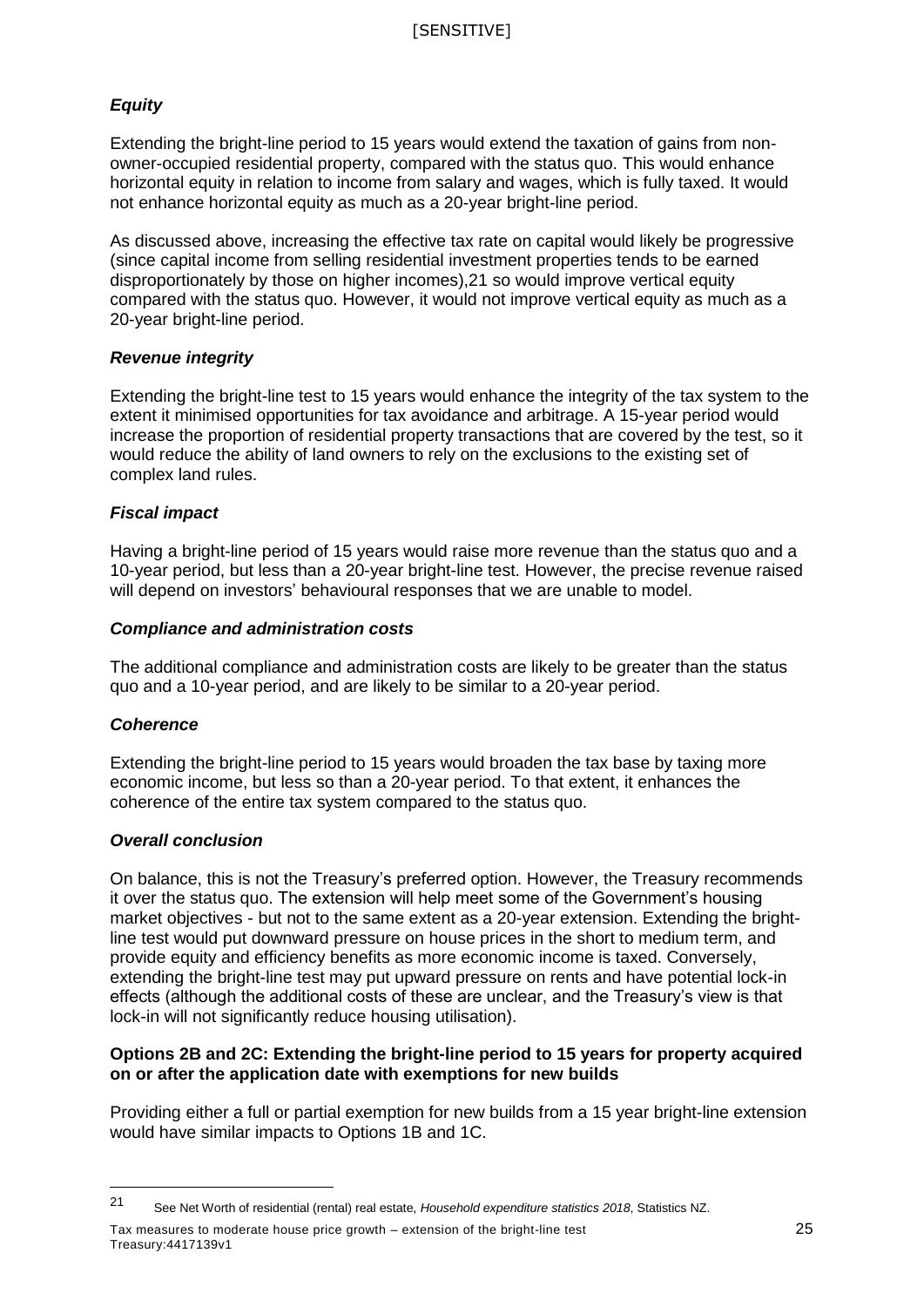## **Option 3A: Extending the bright-line period to 10 years for property acquired on or after the application date (no new-build exemption)**

## *Support greater housing affordability by putting downward pressure on house prices*

Extending the bright-line period to 10 years would likely increase the tax imposed on some investment properties compared to the status quo. However, it would increase the overall tax imposed by less than a longer extension. Available data suggests that around two-thirds of properties are currently sold within 10 years, although this figure may reduce substantially under a 10 year bright-line test.

While a 10 year bright-line period would put downward pressure on demand and therefore on property price inflation, it would have less of an impact than a longer period. The benefit to first home buyers, therefore, would be less than a longer extension. Due to the lack of robust empirical evidence or models, this impact cannot be quantified.

In contrast, the lower overall tax cost could have less of a long-run impact on supply. However, as noted above, given the complexity and dysfunction in the housing market, the impact of demand-side tax measures on the long-run supply of new houses is complex and uncertain.

## *Dampening investment demand for existing housing stock*

Extending the bright-line period to 10 years may reduce investor demand for investment property (including new builds).

#### *Improve affordability in the rental market*

Extending the bright-line period to 10 years has the potential to reduce investor demand for new rental supply, compared with the status quo. However, it is likely to have less of an impact than a longer bright-line period. The increase in tax liability will be smaller than for a longer period. This suggests that an extension to 10 years may put some upward pressure on rents, which would have negative impacts on renter's living standards, but this is likely to be less than with a longer bright-line period.

## *Efficiency*

#### *Taxing more economic income*

Extending the bright-line period to 10 years would increase the amount of economic income that is taxed compared to the status quo, but not as much as a longer period. This would improve allocative efficiency compared with the status quo but not as much as a longer period.

#### *Lock-in impacts of extending bright-line period to 10 years*

Extending the bright-line period to 10 years would create lock-in for properties held for 5-10 years. Under the status quo (5 years), there is currently no lock-in for the properties held for more than 5 years. As noted above, there are competing effects on lock-in from different bright-line periods and it cannot be determined whether a 10, 15 or 20-year test would have the greatest lock-in.

Compared to a 20-year test, a 10-year test may not significantly reduce lock-in for properties intended to be held for short periods, as many individuals will be willing to wait out a 10-year test. Based on the data discussed above, around two thirds of properties are currently sold before 10 years and may be subject to lock-in under a 10-year test. However a 10-year test will not give rise to lock-in for properties held between 10 and 20 years, and as the tax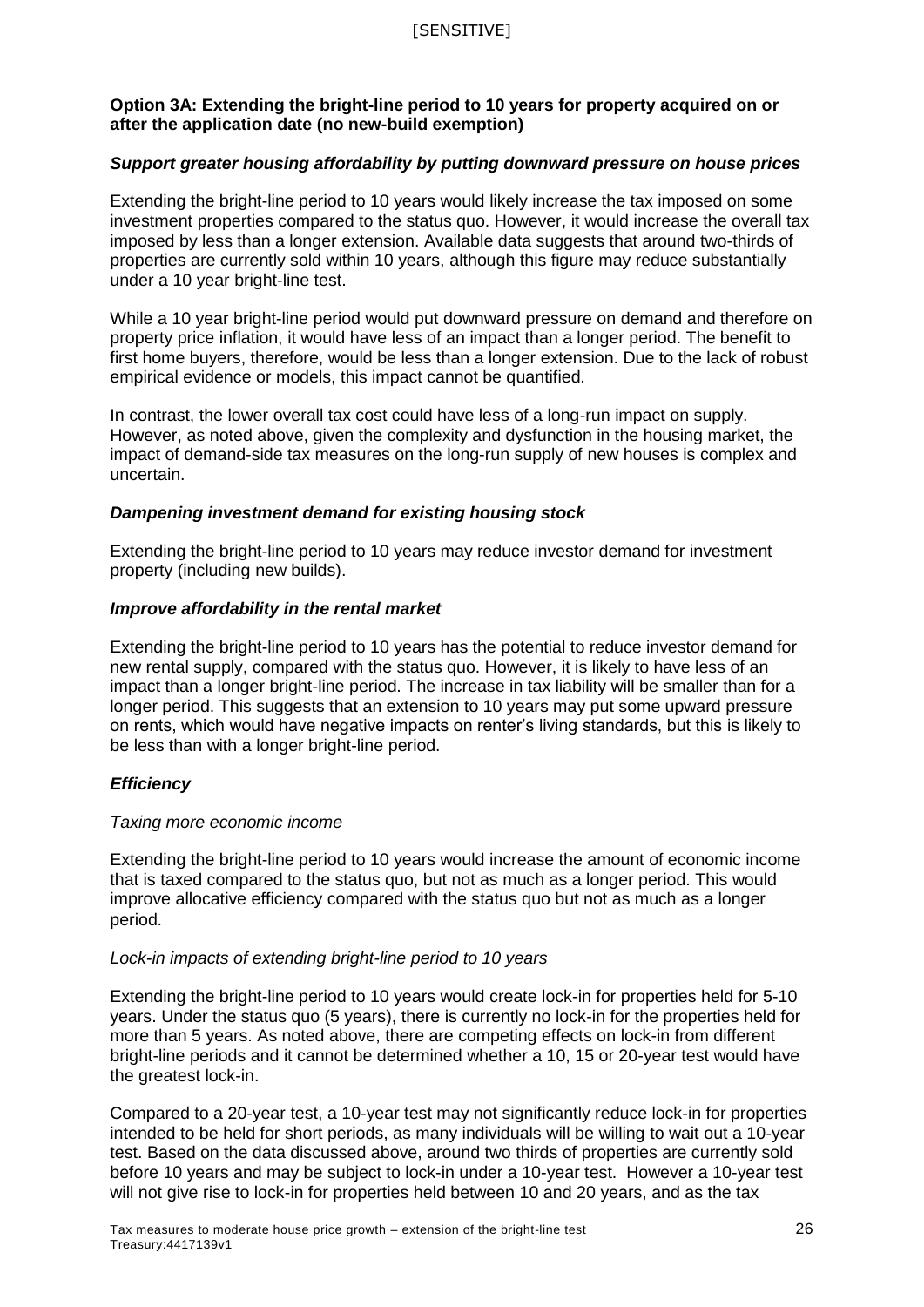liability will be lower at 10 years than 20 years, the lock-in effect will be lower approaching 10 years than 20 years.

## *Equity*

Extending the bright-line period to 10 years would extend the taxation of gains from nonowner-occupied residential property, compared with the status quo. This would enhance horizontal equity in relation to income from salary and wages, which is fully taxed. However, it would not enhance horizontal equity as much as a longer bright-line period.

Increasing the tax imposed on capital income would likely be progressive (since capital income from selling residential investment properties tends to be earned disproportionately by those on higher incomes), so would improve vertical equity compared with the status quo.<sup>22</sup> However, it would not improve vertical equity as much as a longer bright-line period.

## *Revenue integrity*

Extending the bright-line period to 10 years would enhance the integrity of the tax system to the extent it minimises opportunities for tax avoidance and arbitrage. It would extend the range of property transactions covered by the rule, compared with the status quo. However, more transactions would be subject to the other land rules (with their complexities and exclusions) than under a longer bright-line period.

## *Fiscal impact*

Having a bright-line period of 10 years would raise more revenue than the status quo, but less than a longer bright-line period. However, the precise revenue raised will depend on investor's behavioural responses that we are unable to model

## *Compliance and administration costs*

The additional compliance and administration costs are likely to be greater than the status quo, but less than a longer bright-line period.

## *Coherence*

 $\overline{a}$ 

Extending the bright-line period to 10 years would tax more economic income than the status quo, but less than a longer period. It would enhance the coherence of the tax system but less than a longer period. Compared to a comprehensive capital gains tax, having multiple mechanisms to tax capital gains would be less coherent.

## *Overall conclusion*

On balance, the Treasury would prefer an extension of the bright-line test for a period longer than 10 years. Extending the bright-line period to 10-years would help meet some of the Government's housing market objectives but to lesser extent than a longer period. The extension may put some downward pressure on house price inflation in the short to medium term, and provide equity and efficiency benefits as more economic income is taxed, however these benefits will be significantly less than for a 20 year period. Conversely, extending the bright-line test to 10 years may put some upward pressure on rents, but less than for a longer extension, and have potential lock-in effects (although the additional costs of these are unclear, and the Treasury's view is that lock-in will not significantly reduce housing utilisation). It may be relatively easy to avoid the tax liability under a 10 year test by delaying the sale of property.

Tax measures to moderate house price growth – extension of the bright-line test 27 Treasury:4417139v1

<sup>22</sup> See Net Worth of residential (rental) real estate, *Household expenditure statistics 2018*, Statistics NZ.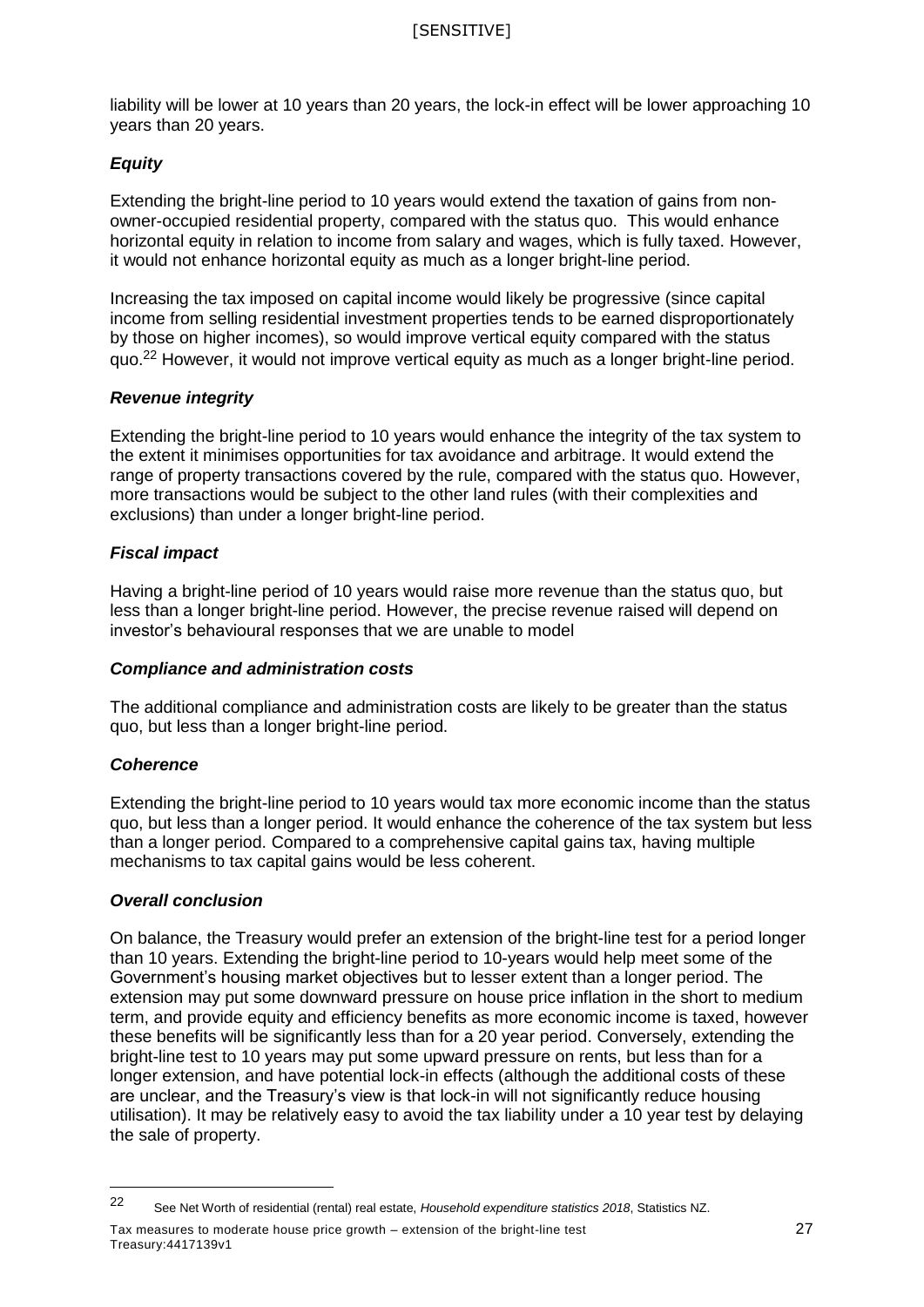## **Option 3B and 3C: Extending the bright-line period to 10 years for property acquired on or after the application date with exemptions for new builds**

Providing either a full or partial exemption for new builds from a ten year bright-line extension would have similar impacts to Options 1B and 1C, though to a smaller extent.

## **Section 5: Conclusions**

**5.1 What option, or combination of options is likely to best address the problem, meet the policy objectives and deliver the highest net benefits?**

In light of the Government's objectives and the above constraints, on balance the Treasury's preferred option is **an extension of the bright-line period from 5 years to 20 years with no exemption for new builds**.

While tax settings are not the primary driver of problems in the housing market, extending the bright-line test should put downward pressure on house prices in the short to medium term, and provide equity and efficiency benefits in taxing more economic income. However, extending the bright-line test may put upward pressure on rents.

While the extension may result in lock-in effects, the additional costs of these are unclear. The Treasury's view is that lock-in will not significantly reduce housing utilisation.

Therefore, the Treasury considers the measure improves the tax system on balance and contributes to the Government's stated demand-side housing objectives: to support more sustainable house prices, including by dampening investor demand for existing housing stock, which would improve affordability for first-home buyers.

The Treasury's preferred option is a 20-year bright-line test, however it also considers a 15-year bright-line test is superior to the status quo as it would help meet some of the Government's housing market objectives - but not to the same extent as a 20-year brightline test. In the time available, the Treasury has not formed a view on whether a 10-year bright-line test is preferable to the status quo.

The Treasury does not recommend providing an exemption from the extended or existing bright-line test for early investors in newly constructed homes. An exemption comes with additional administrative and compliance costs, and over time reduces the coherence of the tax system. While increasing housing supply is important, the Treasury considers there are likely to be better ways to directly support supply, for example through an explicit subsidy for developers. If the Government wishes to implement an exemption, the Treasury prefers exempt property to be subject to the 5 year bright-line test.

There are significant data and analytical limitations, and so there is a low rating for the evidential certainty of the relevant impacts. In addition, the analysis has been prepared under significant time constraints, further limiting the evidential certainty.

Due to time constraints, there has been no opportunity for consultation on the proposal to extend the bright-line period or the proposed exemption for new builds.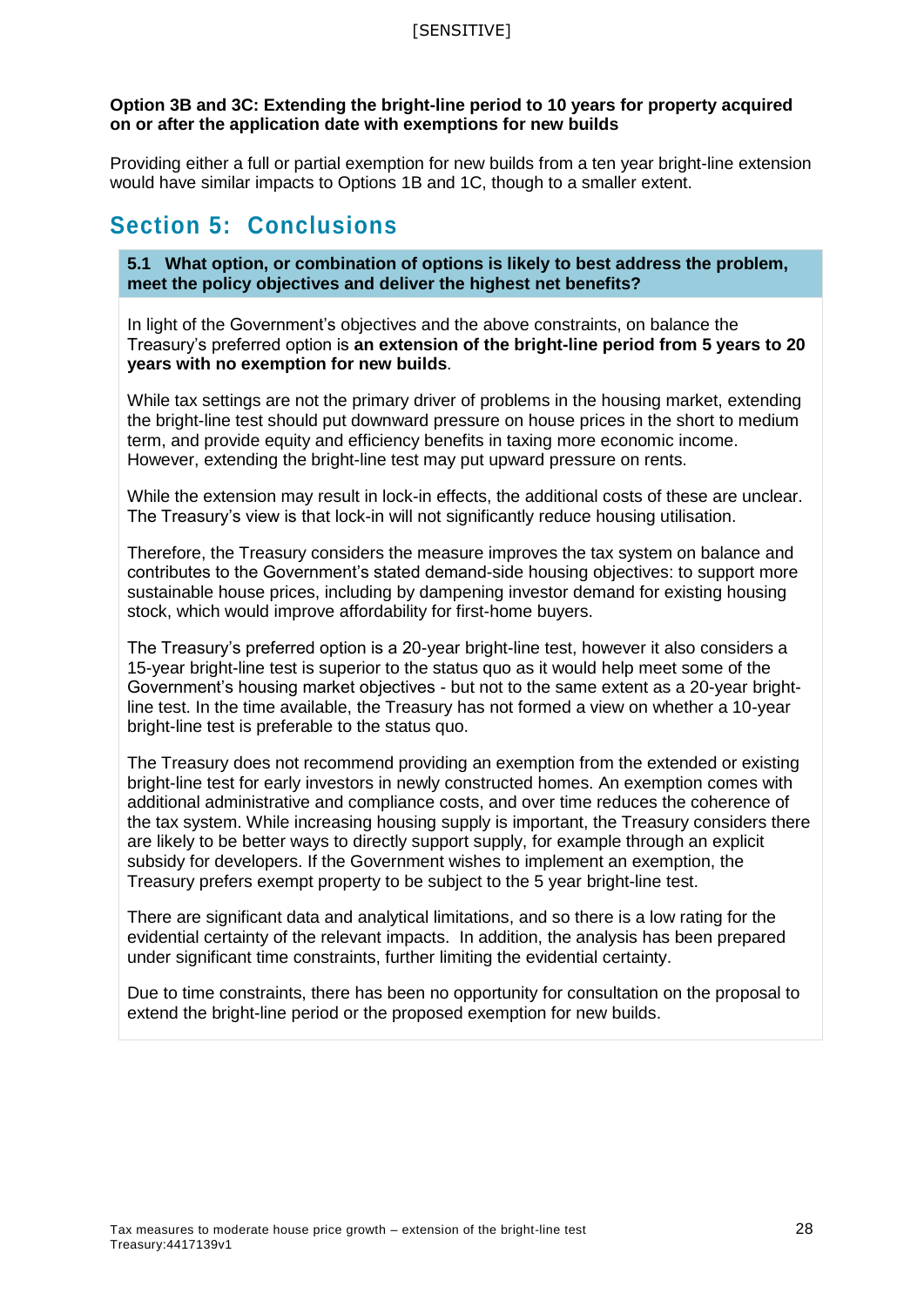## **5.2 Summary table of costs and benefits of the preferred approach**

| <b>Affected</b><br>parties (identify)                         | <b>Comment: nature of cost or</b><br>benefit (eg, ongoing, one-off),<br>evidence and assumption (eg,<br>compliance rates), risks                                                                                                                                                                                                                                                                                                                                                                                                                                                                                                                                                                                                                                                                                                                                                                                                                                                                                                                                                                                                                                                                                                                                 | <b>Impact</b><br>\$m present value<br>where appropriate,<br>for monetised<br><i>impacts; high,</i><br>medium or low for<br>non-monetised<br><i>impacts</i>                                                                                                                                                                                                                                                                                                                                                                                                                                                                                                                                                                                                                                                                                                                                             | <b>Evidence</b><br>certainty<br>(High,<br>medium or<br>Iow) |
|---------------------------------------------------------------|------------------------------------------------------------------------------------------------------------------------------------------------------------------------------------------------------------------------------------------------------------------------------------------------------------------------------------------------------------------------------------------------------------------------------------------------------------------------------------------------------------------------------------------------------------------------------------------------------------------------------------------------------------------------------------------------------------------------------------------------------------------------------------------------------------------------------------------------------------------------------------------------------------------------------------------------------------------------------------------------------------------------------------------------------------------------------------------------------------------------------------------------------------------------------------------------------------------------------------------------------------------|--------------------------------------------------------------------------------------------------------------------------------------------------------------------------------------------------------------------------------------------------------------------------------------------------------------------------------------------------------------------------------------------------------------------------------------------------------------------------------------------------------------------------------------------------------------------------------------------------------------------------------------------------------------------------------------------------------------------------------------------------------------------------------------------------------------------------------------------------------------------------------------------------------|-------------------------------------------------------------|
|                                                               | Additional costs of proposed approach compared to taking no action                                                                                                                                                                                                                                                                                                                                                                                                                                                                                                                                                                                                                                                                                                                                                                                                                                                                                                                                                                                                                                                                                                                                                                                               |                                                                                                                                                                                                                                                                                                                                                                                                                                                                                                                                                                                                                                                                                                                                                                                                                                                                                                        |                                                             |
| Regulated<br>parties:<br>Residential<br>property<br>investors | Extending the bright-line test<br>would increase the expected tax<br>paid by property investors. This<br>could put downward pressure on<br>house prices.<br>For the marginal investor, the<br>proposals could be the 'tipping<br>point,' so they would forgo the<br>purchase, as other alternative<br>investments become relatively<br>more attractive. However, if the<br>reduced return is still expected to<br>be the highest yielding<br>investment (adjusted for risk)<br>then it is rational for them to<br>purchase the property.<br>All investors face some risk of<br>being taxed under the extended<br>bright-line, including those who<br>did not acquire the residential<br>property with an intention of<br>resale. This could discourage<br>investors concerned that they<br>may face unexpected<br>circumstances that would lead<br>them to have to sell before 20<br>years has passed.<br>The extended bright-line test also<br>increases the incentive for<br>investors to hold on to their<br>properties for a period exceeding<br>20 years (the "lock-in effect").<br>They may delay the sale of the<br>property beyond what may have<br>otherwise been optimal. While<br>these investors would not incur<br>the costs of the tax, the timing | The quantum of the<br>impact on residential<br>property investors is<br>strongly dependant on<br>the behavioural<br>responses and on the<br>availability of higher<br>yielding alternative<br>investment options.<br>As these factors are<br>not known, the impact<br>on investors is not<br>able to be quantified.<br>House prices<br>continued to rise at<br>the same time as the<br>bright-line was<br>introduced in 2015<br>and extended in 2018,<br>however it is not<br>possible to determine<br>whether they would<br>have increased more<br>in the absence of<br>those policy changes<br>or the extent of the<br>impact that the bright-<br>line may have had. It<br>is difficult to predict<br>the impact of a much<br>lengthier extension.<br>One indicator of the<br>possible impact on<br>property investors is<br>the estimated<br>increase in tax<br>revenue. Inland<br>Revenue's static | Low                                                         |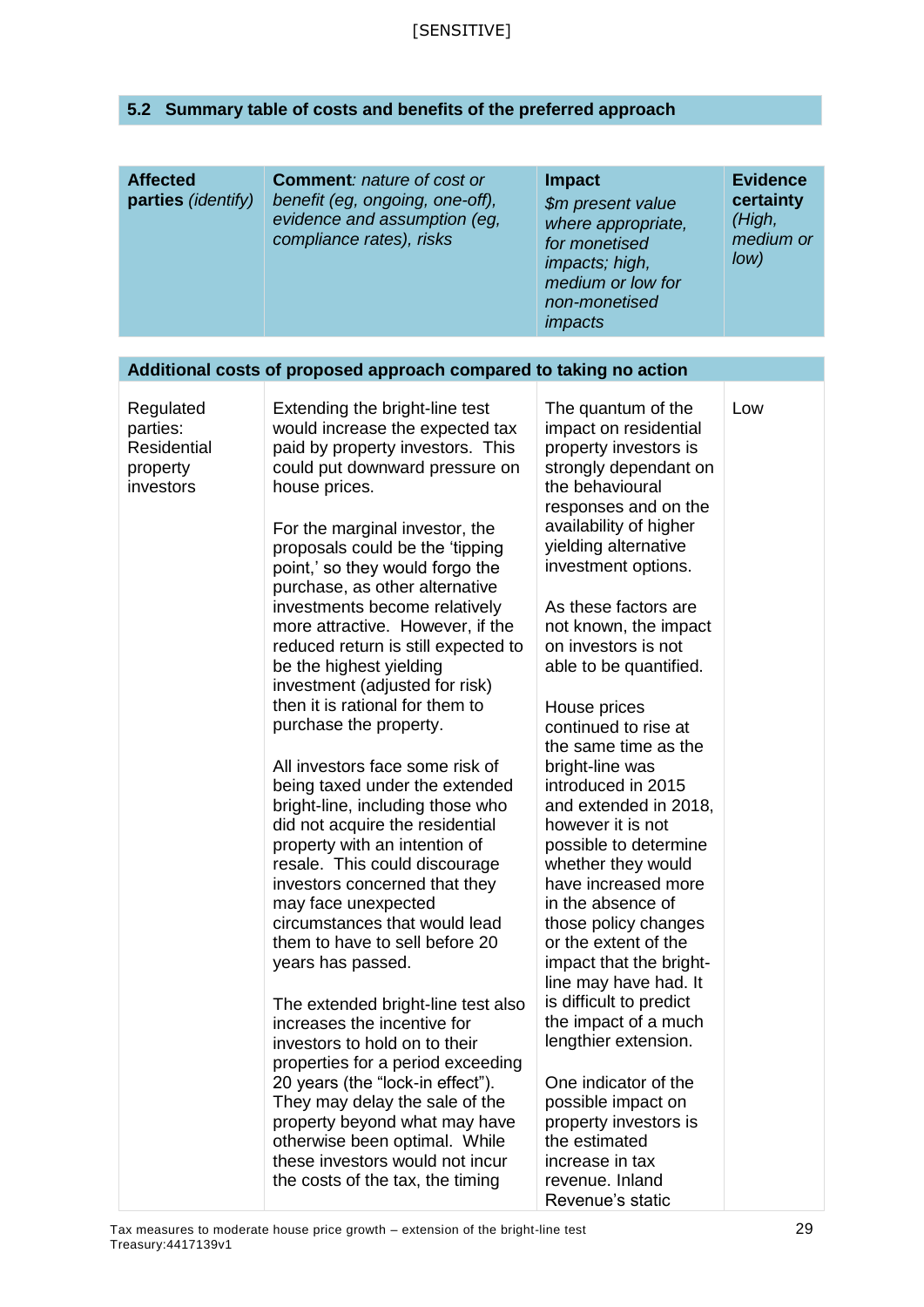|                                                 | distortion may reduce their<br>overall gain.                                                                                                                                                                                                                                                                                                                                                                                                                                                                                                                                                                                                                                             | model predicts that<br>there will be no new<br>revenue over the<br>forecast period, as<br>any sales in this<br>period would be<br>captured by the<br>existing 5 year bright-<br>line test. The static<br>model suggests that<br>an extended 20 year<br>bright-line will start<br>generating revenue in<br>2029. On the<br>assumption of no<br>behavioural changes,<br>the sums generated<br>should increase over<br>time and could reach<br>around 0.2% of GDP<br>in annual revenue<br>2035, depending on<br>the behavioural<br>responses of |     |
|-------------------------------------------------|------------------------------------------------------------------------------------------------------------------------------------------------------------------------------------------------------------------------------------------------------------------------------------------------------------------------------------------------------------------------------------------------------------------------------------------------------------------------------------------------------------------------------------------------------------------------------------------------------------------------------------------------------------------------------------------|----------------------------------------------------------------------------------------------------------------------------------------------------------------------------------------------------------------------------------------------------------------------------------------------------------------------------------------------------------------------------------------------------------------------------------------------------------------------------------------------------------------------------------------------|-----|
| Regulated<br>parties: Owner-<br>occupiers       | To the extent that the extension<br>of the bright-line test succeeds in<br>reducing demand from residential<br>property investors, this could<br>result in house prices being lower<br>than they would have been<br>otherwise. This could negatively<br>impact current owner-occupiers,<br>and reduce their financial capital.                                                                                                                                                                                                                                                                                                                                                           | investors.<br>Due to the lack of<br>empirical data, this<br>impact cannot be<br>quantified, but it is<br>expected to be<br>marginal (for the<br>reasons set out<br>above).                                                                                                                                                                                                                                                                                                                                                                   | Low |
| Regulated<br>parties:<br>residential<br>tenants | The extension may put upward<br>pressure on rents through<br>decreasing rental supply. This<br>means renters may be negatively<br>impacted by the proposals.<br>Increased rents may impact<br>tenants' living standards as it<br>may mean that housing costs are<br>high compared to their incomes<br>or they are forced to live in<br>premises that are not suitable for<br>the occupants or the number of<br>occupants, and limit their level of<br>privacy and personal space. It<br>may also cause crowding.<br>Overall, this would reduce their<br>financial and social capitals.<br>To the extent that proposals<br>place upward pressure on rents,<br>this appears more likely to | Due to the lack of<br>empirical data, this<br>impact cannot be<br>quantified. It would<br>depend on both the<br>market conditions and<br>the behaviour of<br>market participants.<br>The overall change in<br>demand (which<br>influences the rental<br>price), will depend on<br>the extent to which<br>people alter behaviour<br>in response to the<br>price change. This<br>could be in the form of<br>a transition to home-<br>ownership (for the<br>higher-income<br>renters), a move down                                              | Low |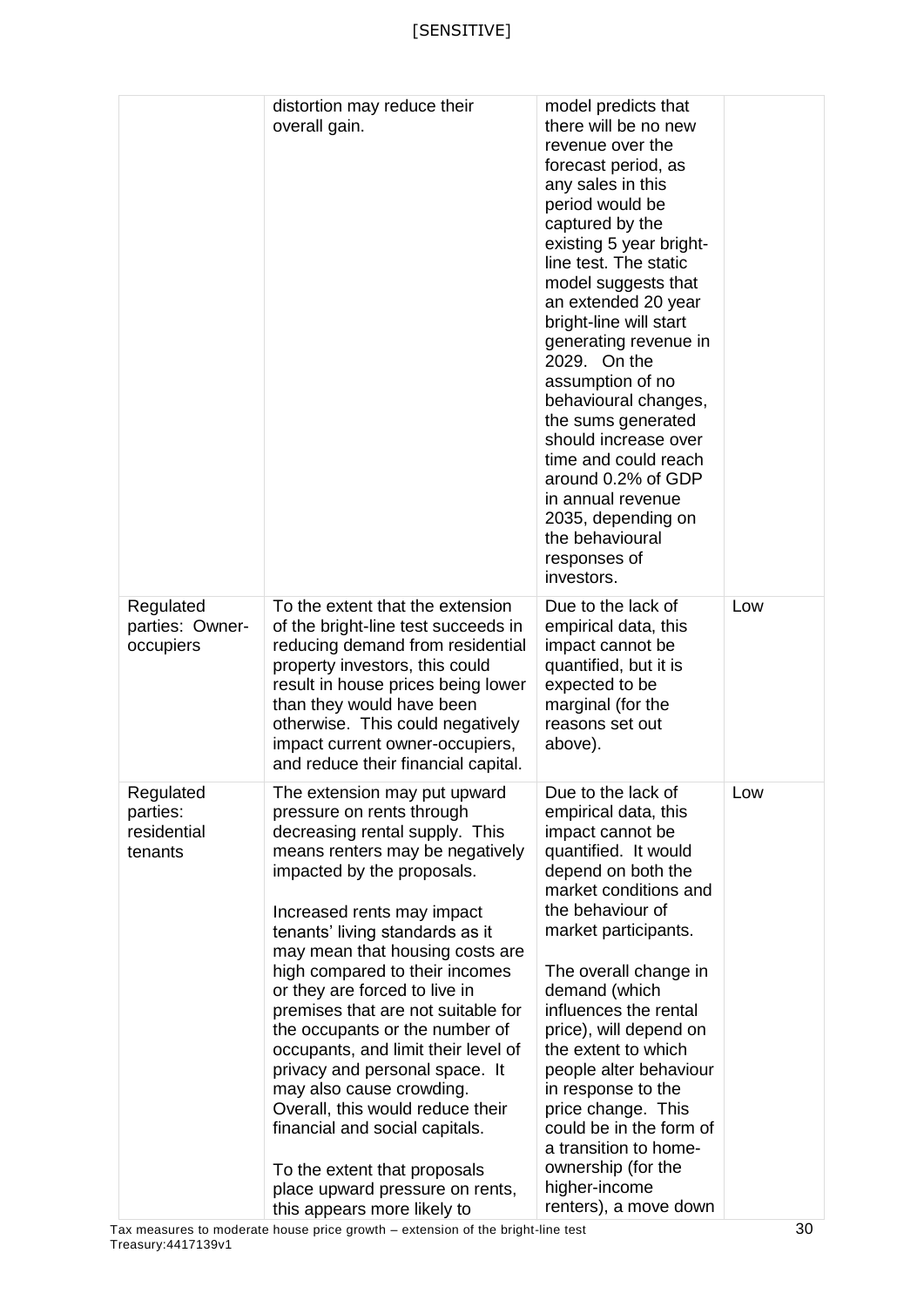|                                                                                                                    | disproportionately impact low-<br>income households, younger<br>people, Māori, and Pacific<br>peoples, who are less likely to<br>own their home relative to the<br>general population. In addition,<br>as around 43% of children are<br>living in rental accommodation,<br>upward pressure on rents could<br>have negative impacts on child<br>wellbeing and child poverty.<br>Some renters may take<br>advantage of lower house prices<br>to become owner-occupiers.<br>This would give them the<br>opportunity to increase their<br>financial and social capitals. | the housing spectrum<br>(e.g. a younger<br>person may move<br>back in with their<br>parents), or an<br>increase in household<br>occupancy rates to<br>spread the rental<br>costs over more<br>people. |     |
|--------------------------------------------------------------------------------------------------------------------|----------------------------------------------------------------------------------------------------------------------------------------------------------------------------------------------------------------------------------------------------------------------------------------------------------------------------------------------------------------------------------------------------------------------------------------------------------------------------------------------------------------------------------------------------------------------|-------------------------------------------------------------------------------------------------------------------------------------------------------------------------------------------------------|-----|
| Regulated<br>parties:<br>stakeholders<br>with interests in<br>macro-financial<br>stability<br>(including<br>banks) | To the extent that the extension<br>of the bright-line test succeeds in<br>reducing demand from residential<br>property investors, this reduction<br>in aggregate demand for<br>residential property at the margin<br>may reduce price pressures, all<br>else being equal. If there was a<br>large price impact, this may have<br>a negative impact at the margins<br>for banks.                                                                                                                                                                                     | The impact for banks<br>is unquantifiable but is<br>unlikely to be<br>significant. The<br>Reserve Bank has<br>advised current<br>banking system<br>buffers are strong.                                | Low |
| Regulators/<br>regulatory<br>agencies                                                                              | To implement the extension to<br>the bright-line period (and<br>relevant changes), there will be<br>administration costs to Inland<br>Revenue and LINZ to the extent<br>updates are required to the<br>relevant forms, systems and<br>guidance.                                                                                                                                                                                                                                                                                                                      |                                                                                                                                                                                                       |     |
| Wider<br>government                                                                                                | To the extent that the policy<br>results in increased pressure on<br>rents, it may also lead to an<br>increase in spending on the<br>accommodation supplement and<br>temporary additional support.                                                                                                                                                                                                                                                                                                                                                                   | Due to the lack of<br>data, it is difficult to<br>quantify this impact at<br>this stage.                                                                                                              | Low |
| <b>Total</b><br><b>Monetised</b><br><b>Benefit</b>                                                                 | We do not have confidence in the<br>ability to provide a total<br>monetised cost                                                                                                                                                                                                                                                                                                                                                                                                                                                                                     | Low                                                                                                                                                                                                   | Low |
| Non-monetised<br>costs                                                                                             | As described above                                                                                                                                                                                                                                                                                                                                                                                                                                                                                                                                                   | Low                                                                                                                                                                                                   | Low |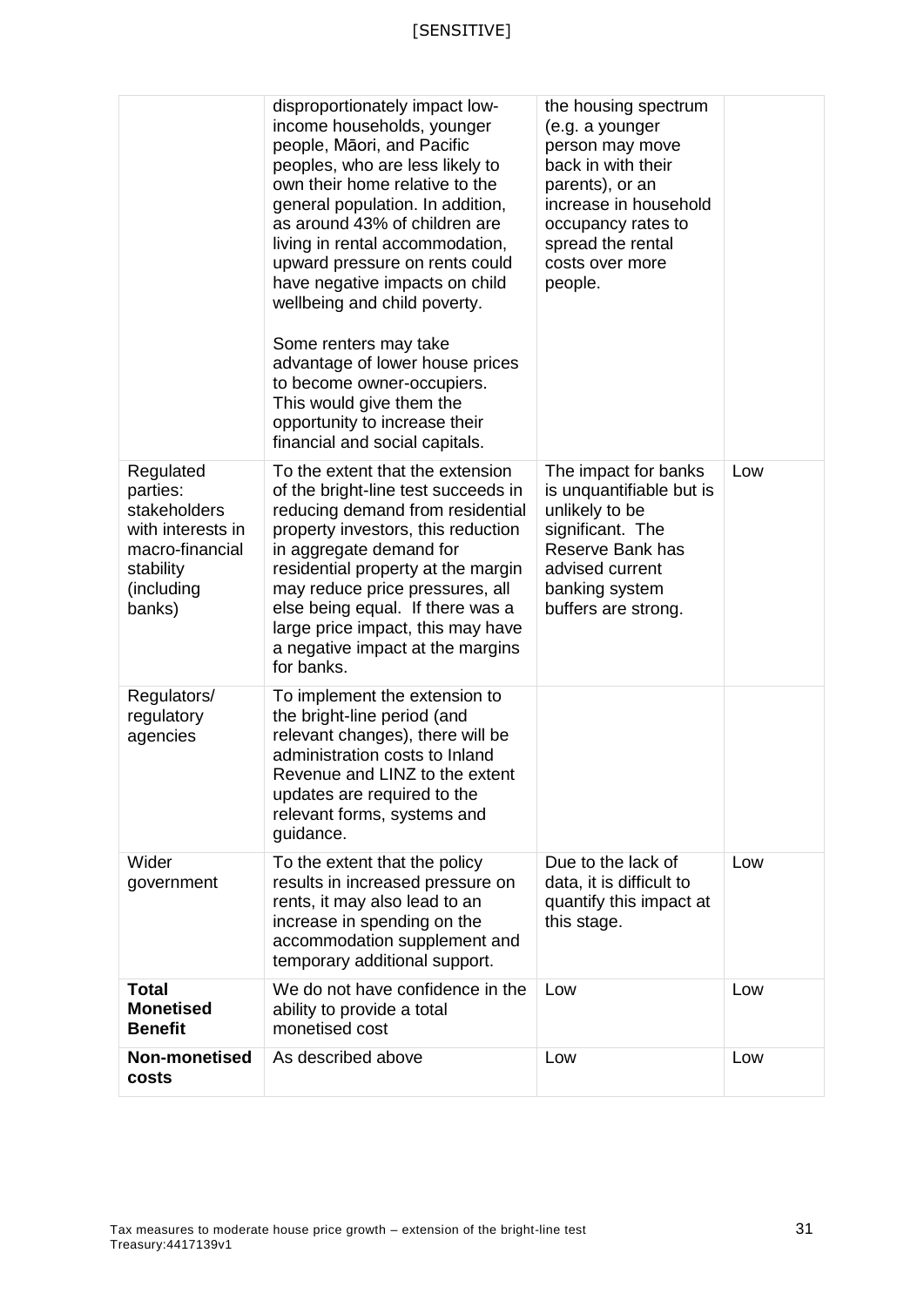| Expected benefits of proposed approach compared to taking no action |                                                                                                                                                                                                                                                                                                                         |                                                                                                                                                                                                                                                                                                                                                                                                                                                                                                                                                                                                                                                   |        |  |  |
|---------------------------------------------------------------------|-------------------------------------------------------------------------------------------------------------------------------------------------------------------------------------------------------------------------------------------------------------------------------------------------------------------------|---------------------------------------------------------------------------------------------------------------------------------------------------------------------------------------------------------------------------------------------------------------------------------------------------------------------------------------------------------------------------------------------------------------------------------------------------------------------------------------------------------------------------------------------------------------------------------------------------------------------------------------------------|--------|--|--|
| Regulated<br>parties: first<br>home buyers                          | At the margin, reduced<br>competition from residential<br>property investors in the market<br>may reduce pressure on prices<br>and make it somewhat easier for<br>prospective first-home buyers to<br>purchase a property. This would<br>improve their financial capital and<br>social capital (as indicated<br>above). | Due to the lack of<br>empirical data, this<br>impact cannot be<br>quantified. It would<br>depend on both the<br>market conditions and<br>the behaviour of<br>market participants.                                                                                                                                                                                                                                                                                                                                                                                                                                                                 | Low    |  |  |
| Wider<br>government                                                 | Increased revenue would be<br>collected from the sale of<br>residential investment property,<br>as the extension of the bright-line<br>test would make more sales<br>taxable.                                                                                                                                           | Inland Revenue's<br>static model predicts<br>that there will be no<br>new revenue over the<br>forecast period, as<br>any sales in this<br>period would be<br>captured by the<br>existing 5 year bright-<br>line test. The static<br>model suggests that<br>an extended 20 year<br>bright-line will start<br>generating revenue in<br>2029. On the<br>assumption of no<br>behavioural changes,<br>the sums generated<br>should increase over<br>time and could reach<br>around 0.2% of GDP<br>in annual revenue<br>2035, depending on<br>the behavioural<br>responses of<br>investors. This on the<br>basis of no<br>exemptions for new<br>builds. | Medium |  |  |
| <b>Total</b><br><b>Monetised</b><br><b>Benefit</b>                  | We do not have confidence in the<br>ability to provide a total<br>monetised benefit.                                                                                                                                                                                                                                    | Low                                                                                                                                                                                                                                                                                                                                                                                                                                                                                                                                                                                                                                               | Low    |  |  |
| <b>Non-monetised</b><br>benefits                                    | As described above.                                                                                                                                                                                                                                                                                                     | Low                                                                                                                                                                                                                                                                                                                                                                                                                                                                                                                                                                                                                                               | Low    |  |  |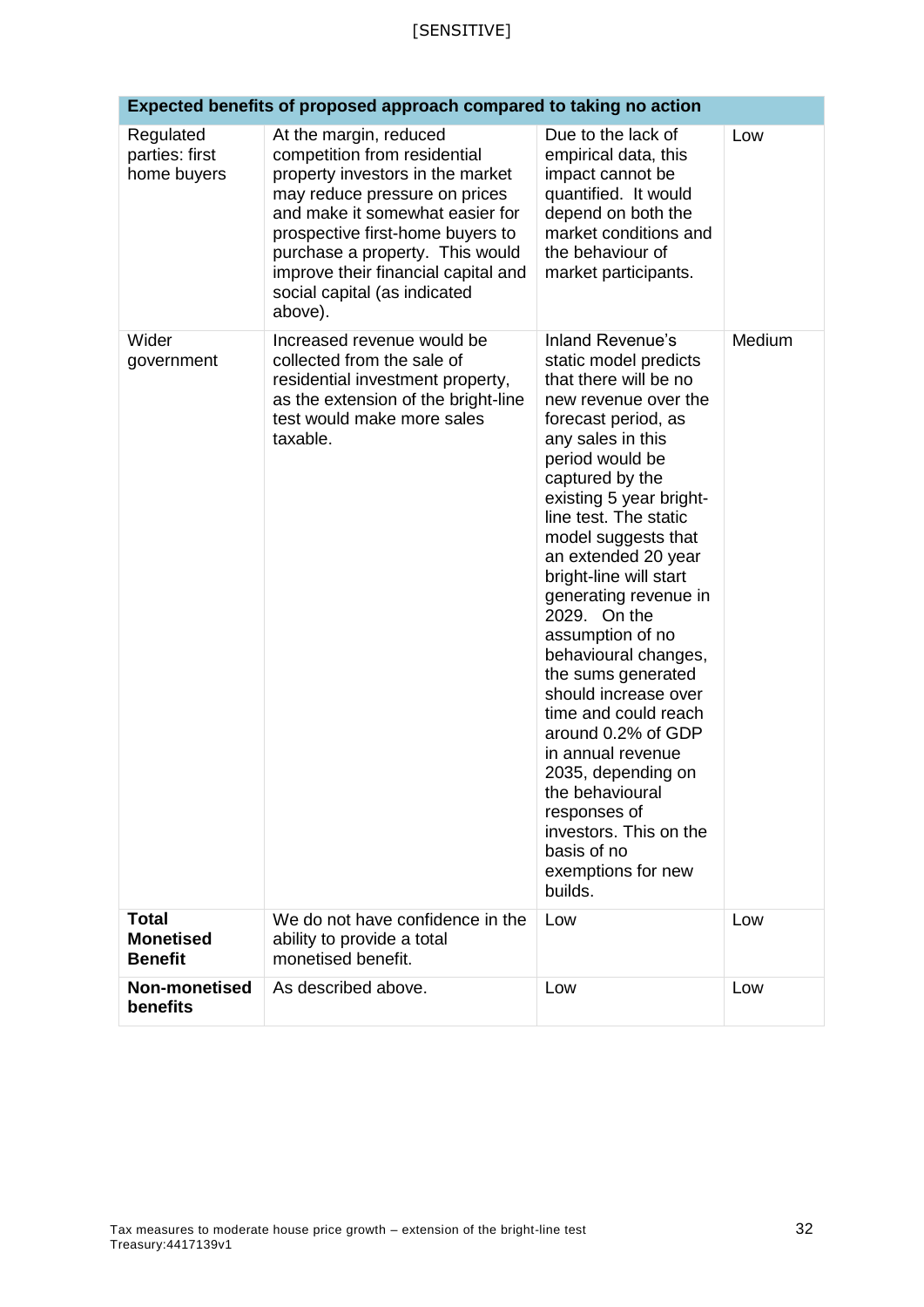## **5.3 What other impacts is this approach likely to have?**

Other impacts that may result from the extension of the bright-line test include:

- 1. The 'lock-in' effect i.e. investors retain properties longer than they otherwise would have as a result of the desire to avoid the tax. While the efficiency impacts of this are partially borne by the investors (as noted above), there are wider impacts on the housing market. The impact of lock-in on the housing market is unclear. For example, it could potentially improve tenure stability for renters but reduce the flow of housing onto the market for owner-occupiers to buy. The reduced flow could arise from the reduced utilisation of the housing stock, as the extended bright-line test may discourage people selling property to others who may put it to more productive use, such as housing intensification or a higher utilisation rate.
- 2. If the proposals reduce demand from investors, this may (all else being equal) improve affordability for first-home buyers (as they face less competition in the market from investors) (this is the objective of the measure). This has other nonmonetary flow on impacts, such as greater stability of tenure (and the associated secondary benefits), or decreased labour market mobility.
- 3. Impact on related markets The consequential impacts on related markets from this policy are not clear. To the extent that this policy discourages investors and reduces investor demand, the capital that would have otherwise been invested in residential property is displaced to other markets. This 'displaced' capital may manifest in one or more of the following outcomes:
	- Marginally increased demand for alternative investment types (as residential investment becomes relatively less attractive).
	- Purchasing a relatively more expensive main home than would otherwise be the case, as people invest more capital into the (untaxed) family home instead of investment property.
	- Other (non-housing) forms of increased consumption spending (as the net returns from investment decrease, consumption becomes relatively more attractive).
	- Reduced demand for complementary goods and services, such as real estate and conveyancing services.
	- Lower savings: if alternative investments have lower yields, this will reduce savings (particularly retirement savings) of people who would have otherwise been landlords.

## **Section 6: Implementation and operation**

#### **6.1 How will the new arrangements work in practice?**

The Treasury and Inland Revenue understand that Ministers intend the proposals to apply to new purchases of property only. Given this, there is a risk that if there is a delay between announcement and the time from which the proposals apply, investors will seek to purchase property before the proposals apply.

Officials recommend aligning the date of announcement with the date at which new purchases will be subject to the new regime. This means that when legislation is enacted, it will apply retrospectively.